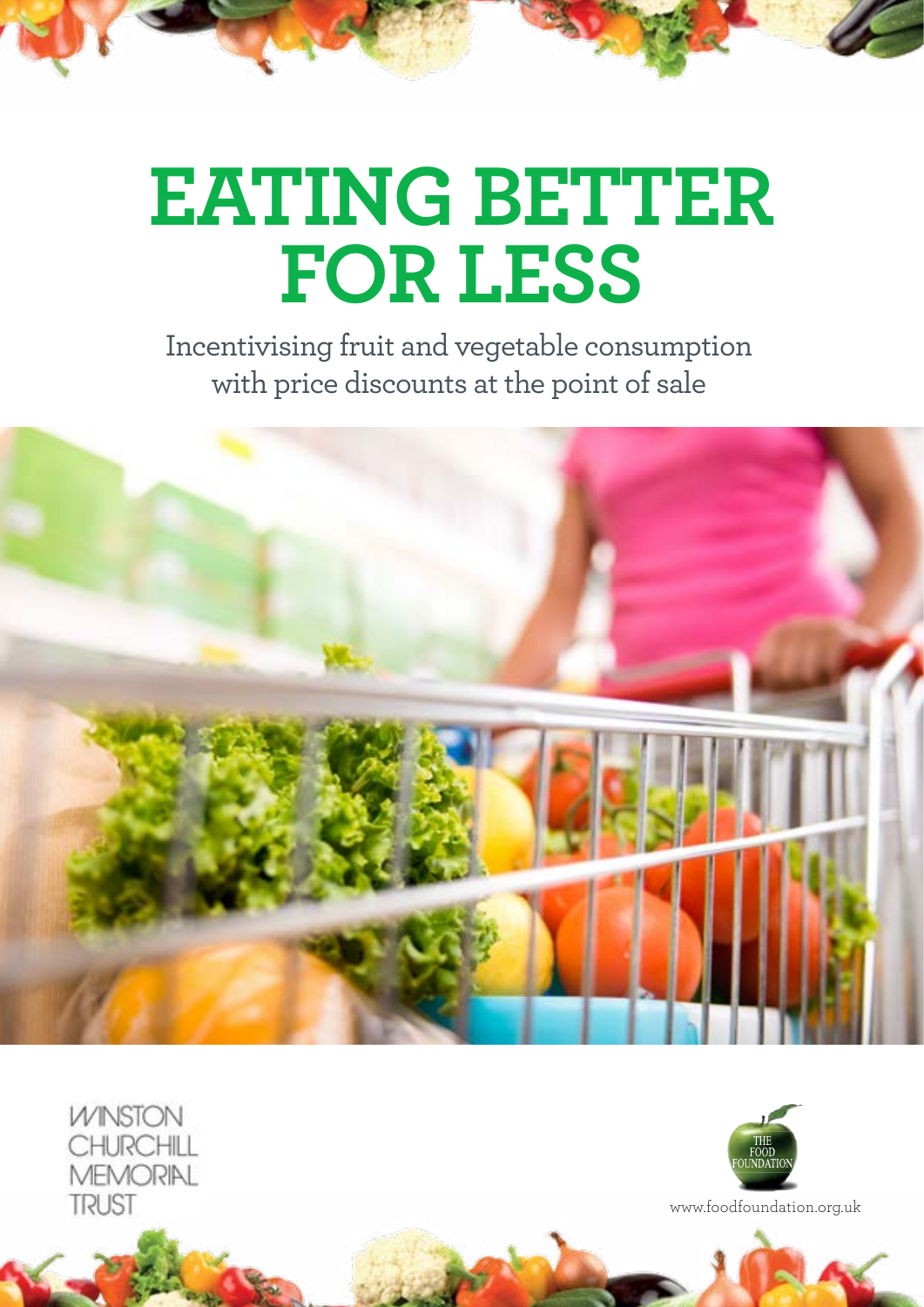This report was made possible by the support, time and interest of everyone at the Winston Churchill Memorial

Trust; Food Foundation; Lindsay Graham; Food Matters and Alexandra Rose Charity; Kate Fitzgerald; Andy Fisher; the Food Trust; Wholesome Wave; New York City Department of Health and Mental Hygiene; DC Greens; Food and Health Network of SCNY; Jean Pascal and everyone at the USDA that welcomed me at the FINI (Food Insecurity Nutrition Incentive) conference; and everybody that lent me their time and expertise during my time in the USA.

Special gratitude is extended to Gus Schumacher, who did so much to develop incentive projects on both sides of the Atlantic.

> Robin Hinks 2017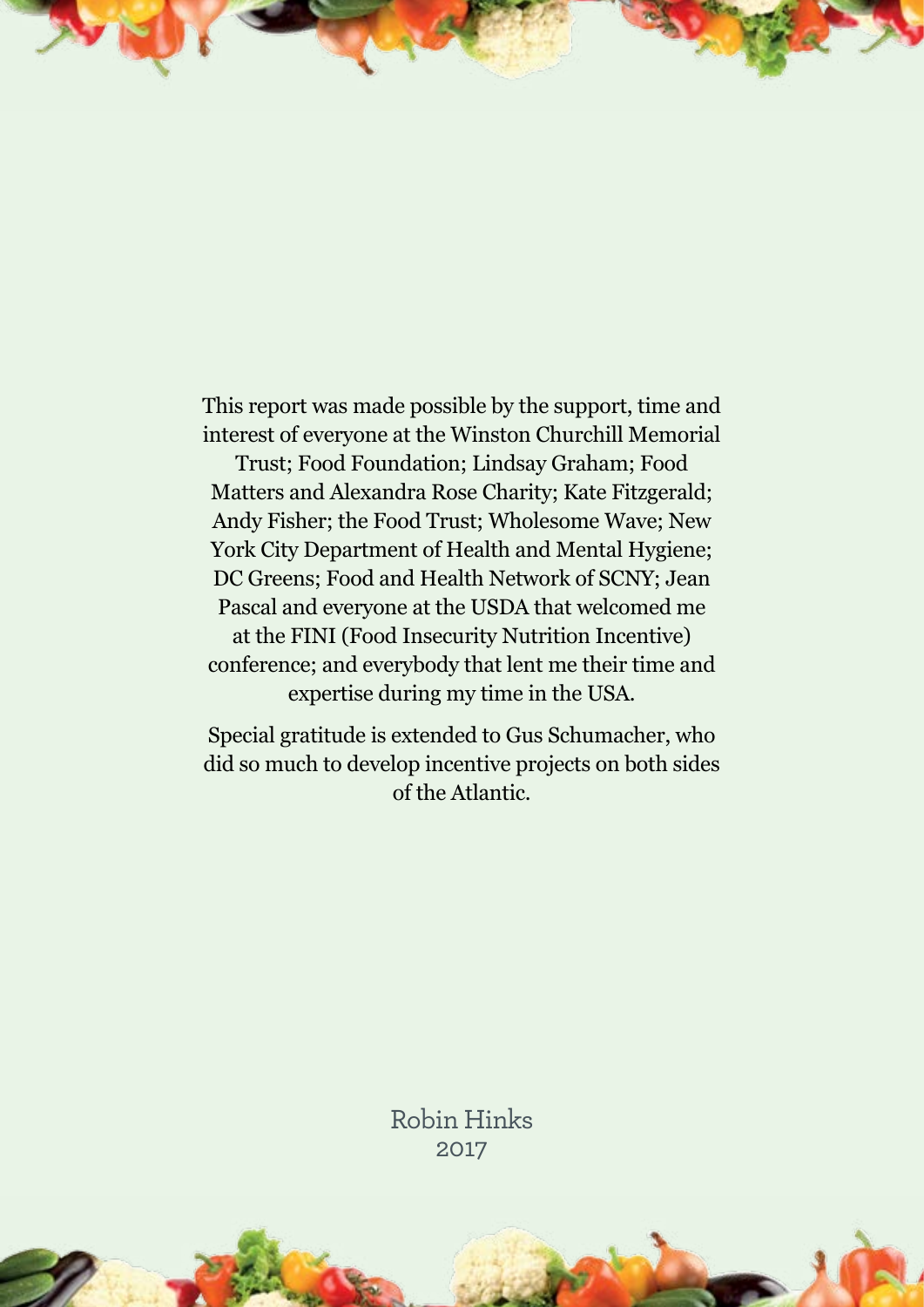# **Contents**

| EXECUTIVE SUMMARY AND<br><b>KEY RECOMMENDATIONS</b> | 02 |
|-----------------------------------------------------|----|
| THE CHALLENGE                                       | 03 |
| FEATURES OF AN INCENTIVE PROJECT                    | 05 |
| WHAT WORKS? EXAMINING THE<br>EVIDENCE BASE          | 10 |
| RECOMMENDATIONS FOR THE UK                          | 12 |
| BIBLIOGRAPHY AND USEFUL RESOURCES                   | 19 |



**1**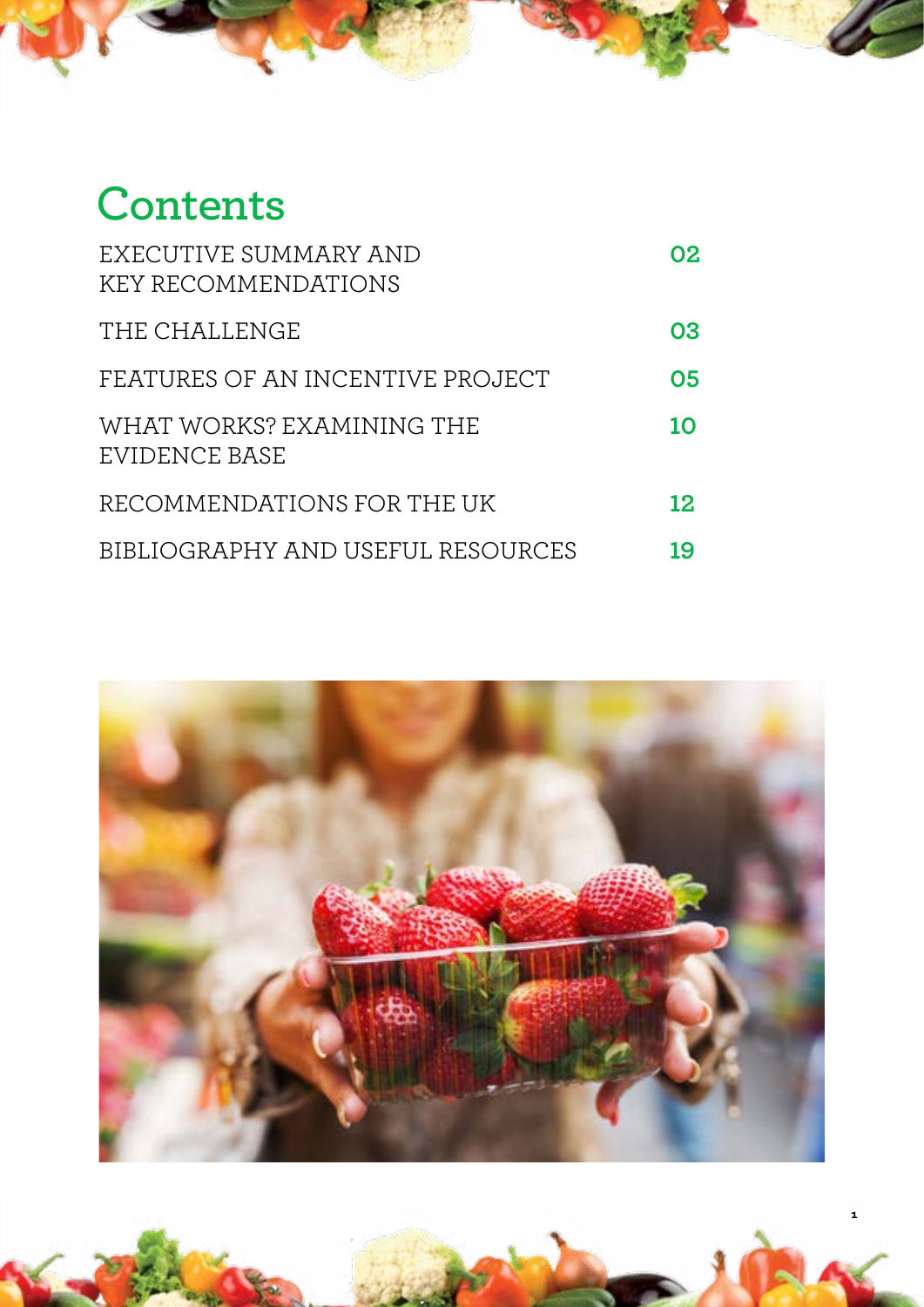# <span id="page-3-0"></span>**1: Executive Summary and Key Recommendations**

During the summer months of 2017 the Food Foundation's Research and Policy Officer visited the United States to explore 'fruit and vegetable incentive programmes' which create cost savings for healthier foods at the point of purchase for lowincome shoppers. The purpose of the trip was to explore the feasibility of further developing and upscaling incentive projects in the UK by influencing public policy. This paper describes the findings and considers the potential application of the US experience in a UK context.

### **Features of an Incentive Project**

Incentive programmes offer a triple-value proposition, benefiting:

- shoppers, their households, and health services by encouraging healthier diets through fiscal incentives;
- fresh produce growers, by increasing demand for fruit and veg; and
- retailers and local economies, by stimulating increased economic activity.

These three benefits have been crucial for bringing together opposing political interests in a triangle of stakeholders supporting investment in incentive schemes.

There is considerable variation in the design and delivery of US fruit and vegetable incentive programmes. Most use people's receipt of federally-funded food assistance programmes as a passport for project eligibility. Other "fruit and vegetable prescription" style programmes use a range of medical triggers – including adult and childhood overweight/ obesity, hypertension and childhood asthma – and household food insecurity, as criteria for eligibility.

Incentive projects offer a range of fiscal benefits for programme participants, including:

- incentives that offer immediate savings on produce at the point of purchase;
- incentives which earn vouchers, to be redeemed against subsequent purchases; and
- "no purchase necessary" projects which offer participants a 100% subsidy for healthier food.

Most 'spend to save' projects offer a 1:1 match, with shoppers receiving \$1 in savings for every \$1 spent, though other saving ratios are also widespread.

Incentive projects were first developed in, and spread rapidly through, the farmers' market community, though brick-andmortar retailers are increasingly being engaged as retail partners.

A wide range of public sector bodies have financed

**2**

incentive programmes, including federal-, state- and city-level departments, with responsibilities for agricultural support, health and wellbeing, and economic development.

### **The Evidence Base**

A growing evidence base demonstrates the value of price incentives at the point of sale in increasing the purchase and consumption of fruit, vegetables and other healthier food.

A recent, systematic review concluded that 10% decreases in the price of healthier food are associated with 12% increases in consumption, and 14% increases in the consumption of fruit and vegetables specifically. This finding is supported by many intervention studies and modelling exercises.

The developing literature likewise demonstrates that shifts in purchases and consumption deliver health outcomes of benefit to programme participants and healthcare systems. The value of incentive programmes in supporting horticultural growers and other stakeholders is also becoming well understood.

### **Recommendations for the UK**

To scale up incentive programmes in the UK through engagement with public sector stakeholders, this report recommends that

- [Greater public support is secured for incentive programmes](#page-13-0)  [by promoting the triangular value propositionwhich](#page-13-0)  [is integral to the success of schemes in the USA and ,](#page-13-0)  [highlighting the benefits as policy solutions to a range of](#page-13-0)  [interrelated challenges. These include the rising financial](#page-13-0)  [burden of diet-related, non-communicable disease and](#page-13-0)  [food insecurity and their impact on the healthcare system;](#page-13-0)  [and support for farmers following the UK's exit from the](#page-13-0)  [European Union.](#page-13-0)
- [The existing Healthy Start programme's low uptake be](#page-13-0)  [immediately tackled so as to ensure all those entitled to the](#page-13-0)  [scheme benefit from it, the value of the vouchers be re](#page-13-0)[evaluated and consider expanding the scheme to include a](#page-13-0)  [wider age range of children.](#page-13-0)
- [UK incentive programmes utilise a range of triggers, in](#page-14-0)  [addition to the receipt of Healthy Start vouchers, to identify](#page-14-0)  [and enlist programme participants.These triggers could](#page-14-0)  [include an expanded age range of entitlement for Healthy](#page-14-0)  [Start household's receipt of free school meals; household](#page-14-0)  [prevalence or risk of dietary-related, non-communicable](#page-14-0)  [diseases; and household food insecurity.](#page-14-0)
- [Fruit and vegetable prescription programmes actively](#page-16-0)  [engage organisations in the healthcare system, contributing](#page-16-0)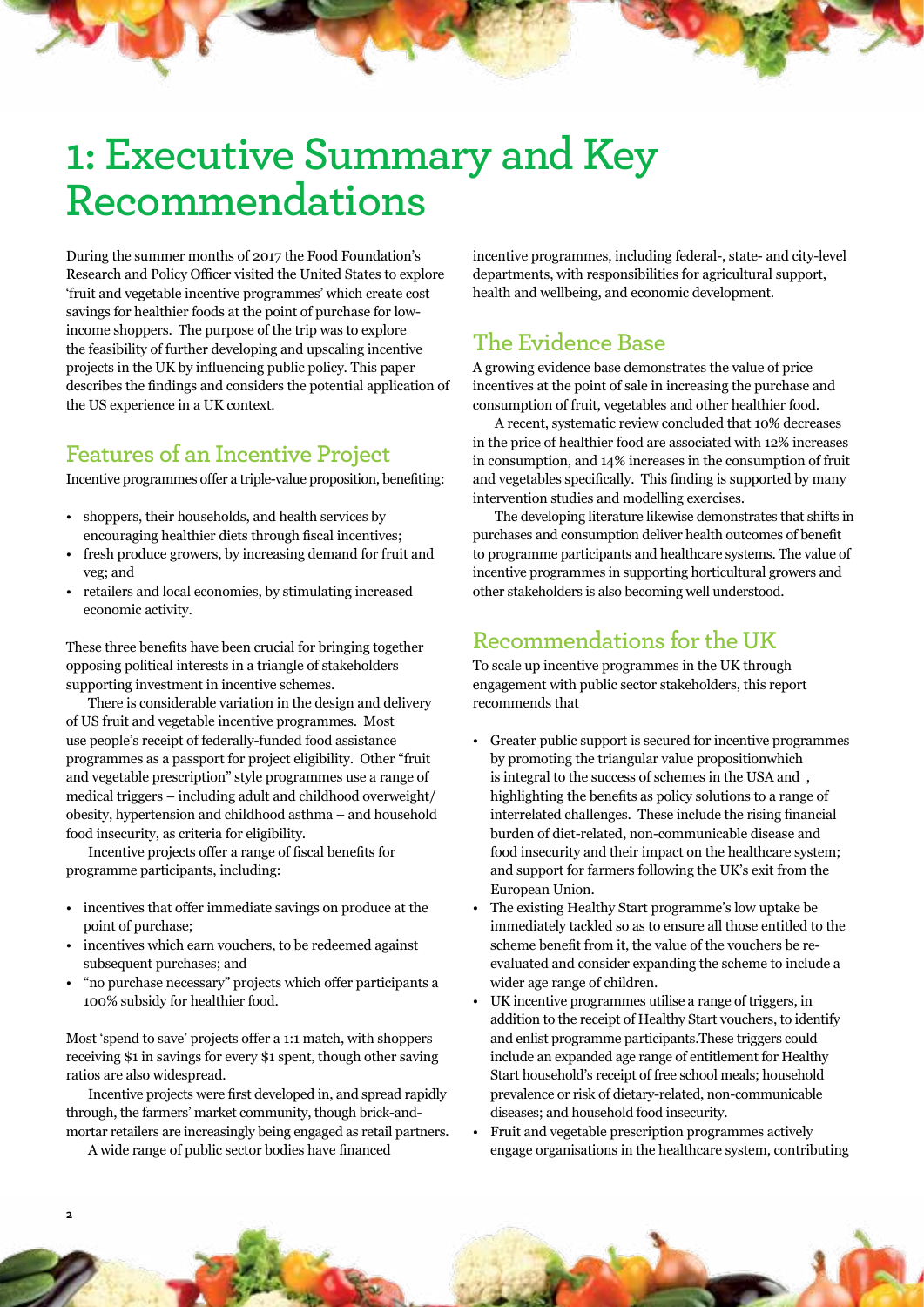# **2: The Challenge**

<span id="page-4-0"></span>[to wider government objectives to reduce demand for](#page-16-0)  [primary and secondary care](#page-16-0)

- [Incentive programmes are piloted in rural areas, with](#page-17-0)  [deprived rural populations a primary beneficiary group,](#page-17-0)  [in order to demonstrate impacts on local producers and](#page-17-0)  [the local economy.](#page-17-0)
- [Incentive programmes be made as simple as possible](#page-18-0)  [for shoppers, with any requirements around purchasing](#page-18-0)  [local produce built into the design of incentive](#page-18-0)  [programmes through memorandums of understanding](#page-18-0)  [with retail partners.](#page-18-0)
- [Dialogue and engagement with the US community of](#page-19-0)  [practice is maintained.](#page-19-0)



People in the UK are struggling to eat enough vegetables. Diets low in vegetables are associated with more than 20,000 premature deaths/year in the UK, and our National Health Service is struggling to cover diet-related healthcare costs.

Successive governments' public policy response has been largely limited to attempts to better inform us about healthy eating. However, despite concerted "5 A Day" messaging from industry and government, we still buy the same amount of veg as we did in the 1970s.

A multitude of external factors shape our food choices – including the availability and accessibility of different products, the marketing and promotional activities of food businesses, and price. These factors collectively push us towards less healthy dietary behaviour. Food education alone cannot push our behaviour in the opposite direction.

For the past year, the Food Foundation'[s Peas Please](http://foodfoundation.org.uk/peasplease/) project has been challenging food businesses and local and national governments to recognise and play their part in proactively shaping dietary behaviour to make it easier to eat veg. As Peas Please moves into its second year, this paper looks to the USA for lessons on how we can make veg accessibility easier for all through price incentives at the point of purchase.

Fruit and vegetable incentive programmes – projects that enable cost savings for healthier foods at the point of purchase for low- and no-income shoppers – are now found extensively across the USA.

Following in the footsteps of some trailblazing pilot projects, including New York City's Health Bucks Program founded in 2005 (New York City Department of Health and Mental Hygiene, 2010), [Wholesome Wave](https://www.wholesomewave.org/) – a US non-profit organisation – developed its early "Double Value Coupon Program" in 2007/08. This project initially used philanthropic funds to double the value of programme participants' federallyfunded food assistance payments, if they spent this money on fruit and vegetables at participating farmers' markets.

Households eligible for the [Supplemental Nutrition](https://www.fns.usda.gov/snap/supplemental-nutrition-assistance-program-snap)  [Assistance Program \(](https://www.fns.usda.gov/snap/supplemental-nutrition-assistance-program-snap)SNAP, formally known as "Food Stamps"), [Senior Farmers' Market Nutrition Program](https://www.fns.usda.gov/sfmnp/senior-farmers-market-nutrition-program-sfmnp), and [Women,](https://www.fns.usda.gov/fmnp/wic-farmers-market-nutrition-program-fmnp)  [Infants and Children \(WIC\) Farmers' Market Nutrition](https://www.fns.usda.gov/fmnp/wic-farmers-market-nutrition-program-fmnp) Program were among the early beneficiaries of the project, initially sited in Connecticut, California and Massachusetts.

**3**

**A multitude of external factors shape our food choices – including the availability and accessibility of different products, the marketing and promotional activities of food businesses, and price. These factors collectively push us towards less healthy dietary behaviour. Food education alone cannot push our behaviour in the opposite direction.**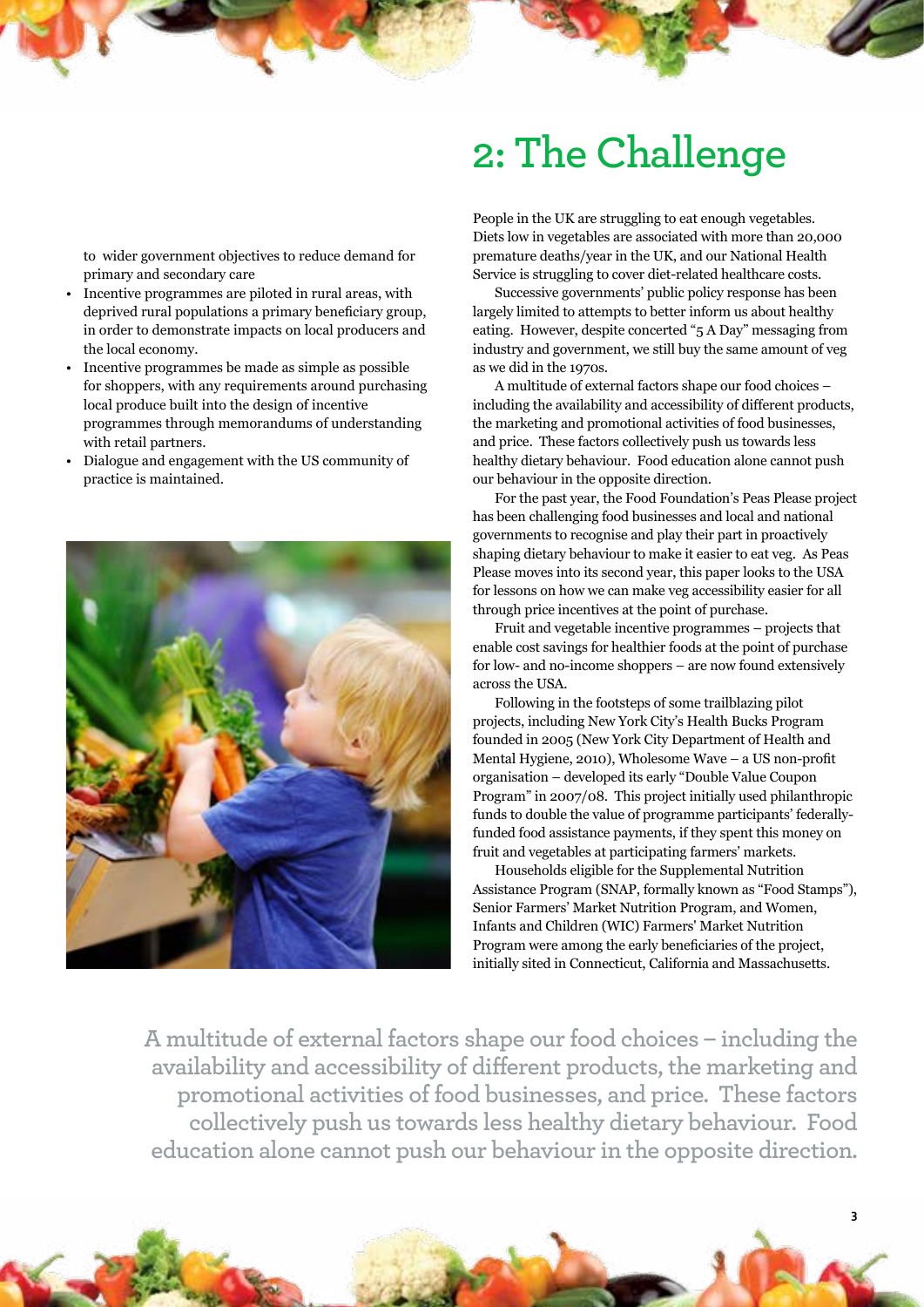

Enthusiasm for the project grew rapidly. Within four years, more than 50 partners, operating 300+ farmers' markets across half of all US states, were involved in Wholesome Wave's networks alone. New, interrelated projects – including the Fair Food Network's extensiv[e 'Double Up Food](http://www.doubleupfoodbucks.org/)  [Bucks'](http://www.doubleupfoodbucks.org/) network – upscaled the coverage of incentive projects; increased the diversity of project types; and pulled in further public funds from a range of local and state-level agencies.

In 2014, these projects were expanded significantly, following the authorisation of the [Food Insecurity Nutrition](https://nifa.usda.gov/program/food-insecurity-nutrition-incentive-fini-grant-program)  [Incentive \(](https://nifa.usda.gov/program/food-insecurity-nutrition-incentive-fini-grant-program)FINI) grant programme in the 2014 Farm Bill – the act of Congress which determined the majority of federal agricultural support and subsidy policies and food assistance programmes for 2014-2018.

FINI allocated \$100 million federal funds to community projects that offered SNAP participants in underserved communities financial incentives for fruit and vegetables at the point of purchase [\(see Section 4208 of the Farm Bill\)](https://www.congress.gov/bill/113th-congress/house-bill/2642). NGOs and community groups could apply for matched funds from the US Department of Agriculture to directly finance the costs of incentives, project management, marketing and communications, and project evaluation.

With funds released over four annual tranches, the first year of FINI alone supported projects in 27 US states, operating in more than 900 farmers' markets, 50 grocery stores and 70 non-traditional food retailers (Kate Fitzgerald, 2015b). Through these projects, a diverse and dynamic movement is delivering tangible benefits to low- and noincome households, local economies, horticultural producers and retailers.

Incentive projects have developed concurrently in the United Kingdom. Since 2012, [Alexandra Rose Charity's](http://www.alexandrarose.org.uk/rose-vouchers)  [Rose Vouchers for Fruit and Veg](http://www.alexandrarose.org.uk/rose-vouchers) project has been working within the London Boroughs of Hackney, Lambeth, and Hammersmith and Fulham. The project doubles the value of eligible participants' [Healthy Start](https://www.healthystart.nhs.uk/) vouchers – the UK's food assistance programme for low income pregnant women, parents and children under the age of four – at participating street markets.

With the support of the [Winston Churchill Memorial](http://www.wcmt.org.uk/)  [Trust,](http://www.wcmt.org.uk/) Robin Hinks, the Food Foundation's Research and Policy Officer, visited New Orleans, New York City and State, Philadelphia and Washington DC in July/August 2017.

Robin met with incentive programme participants; farmers' markets and retailers; their representative organisations; NGOs and community groups involved in the design and delivery of incentive programmes; national incentive advocates and food policy workers; public health officials; charitable foundations and grant-making bodies; staff of the US Congress' Agriculture Committee; the US Department of Agriculture; and multiple FINI programme directors at the national FINI conference.

The trip explored how incentive projects are working in practice, and explored the feasibility of further developing and upscaling incentive projects across the UK through engagement with public sector stakeholders.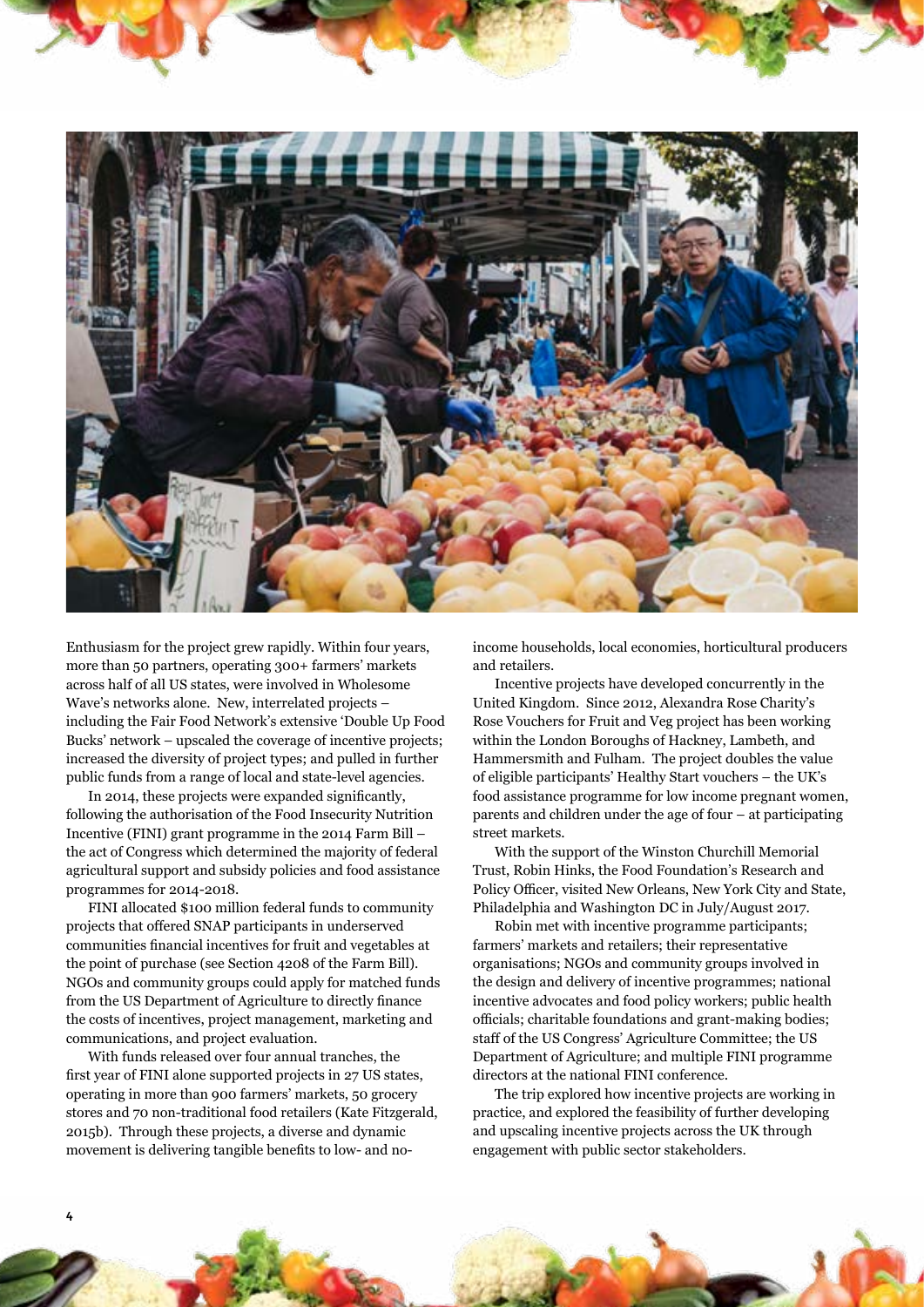## <span id="page-6-0"></span>**3: Features of an Incentive Project**

This section describes common features of incentive projects in the USA, and the variety of programme models found within these projects.

**Logic model**

Incentive projects have built triple value propositions into their logic models, positing that discounting fruit and vegetables at the point of purchase offers added value for:

- 1. programme participants, their households, and health services – by making healthier food more affordable and accessible, participants are incentivised to purchase more than they have done previously, eliciting lasting behavioural and dietary change;
- 2. fresh produce growers by increasing demand for fruit and veg; and
- 3. retailers and the local economies in which they operate by stimulating greater levels of economic activity within historically disenfranchised communities which are underserved by retailers (Kramer and Zakaras, 2011).

The structure of an individual incentive project is determined, in part, by the relative weight which advocates place on each corner of this triangle of benefits during the development process.

Incentive projects that build a strong focus on adding value for producers – particularly medium-size farmers less able to tap in to large retailers' supply chains – will generally select a farmers' market as a retail partner. Here, producers can expect to receive close to 100% of revenue from their sales.

Conversely, projects with a strong emphasis on incentivising a maximum number of participants have "found it hard to resist moves towards larger shops [as retail partners]" (West Coast project director). This is because only ~0.5% of all SNAP sales nationwide are spent in farmers' markets, with the majority of US households shopping in supermarkets and "big box" supercentres (Morrison and Mancino, 2015).

Such decisions are rarely clear cut. One NGO stakeholder described how they are increasingly looking to retailers, "to meet shoppers where they are". However, they stressed the importance of forging partnerships with smaller, locally-owned convenience stores, to keep money within local economies, and to expose participants to healthier food on a regular basis when they use convenience stores for "top-up shopping trips between their larger trips to the supermarket".

#### **Trigger Mechanism**

Most projects use the receipt of federally-funded food assistance programmes as a passport for project eligibility. The SNAP is the largest of these programmes, with  $~145$  million eligible Americans receiving monthly SNAP benefits.

Around eight million Americans benefit from the Special Supplemental Nutrition Program for Women, Infants, and Children (WIC). Two million of these receive Farmers' Market Nutrition Program (FMNP) vouchers. Other programmes routinely target the FMNP voucher programme, for further incentivisation. A further one million older Americans receive vouchers from the Senior Farmers' Market Nutrition Program. These programmes are means-tested by income and age, though eligibility thresholds vary state-by-state.

Incentive projects – lacking the budget or capacity to incentivise all government-funded food assistance spend in a local area – use a variety of methods to further target access to their programme. Some, such as Washington DC's city-wide [Produce Plus](http://dcgreens.org/customer/) project, operate on a simple first-come, firstserved basis. Others require participants to enrol in health and wellbeing classes in return for produce vouchers.

A newer grouping of "fruit and vegetable prescription" programmes uses a range of medical triggers – including adult and childhood overweight/obesity, hypertension and childhood asthma – as a passport for programme participation, often in tandem with the receipt of federal food benefits. Other prescription-style programmes have screened for reported levels of food insecurity to identify participants.

#### **Saving and Redemption Mechanism**

Incentive projects can be split into three groups:

- incentives that offer immediate savings on produce:
- "earn now, save later" programmes, where participants earn savings to be redeemed against later purchases; and
- "no purchase necessary" projects including Washington DC's city-wide Produce Plus programme and most fruit and vegetable prescription projects, which offer a 100% subsidy on healthier food.

**5**

**Incentive projects that build a strong focus on adding value for producers – particularly medium-size farmers less able to tap in to large retailers' supply chains – will generally select a farmers' market as a retail partner. Here, producers can expect to receive close to 100% of revenue from their sales.**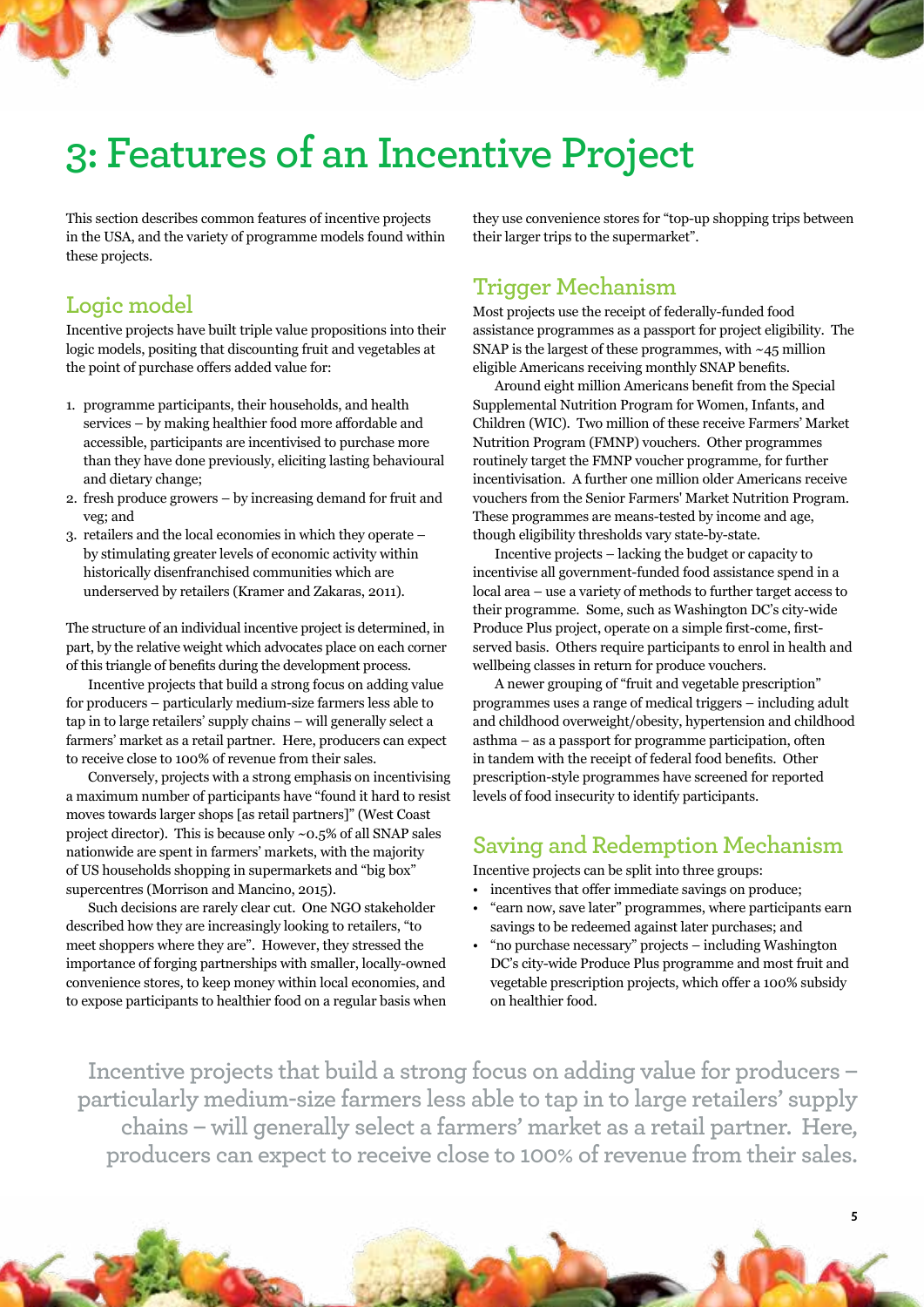#### **New York City's Health Bucks**

New York City's Health Bucks program is one of the oldest in the country. Health Bucks are \$2 coupons redeemable for fruits and vegetables at all 130+ NYC farmers markets. First piloted in 2005, the City's Department of Health and Mental Hygiene distributed over 300,000 Health Bucks worth more than \$600,000 in fresh fruits and vegetables in 2016. They are distributed as a SNAP incentive through community-based organisations as part of nutrition and health programming. For every \$5 spent in SNAP benefits at the market, beneficiaries receive a \$2 Health Bucks coupon.

New York City has more than 110 farmers' markets that distribute Health Bucks, including 26 of which are open all year, with vouchers likewise available year-round since Fall 2016. The Department works with over 450 community organisations to distribute Health Bucks, with organisations able to apply for and/ or purchase coupons to support their own nutrition education and other health-focussed activities.

Evaluations of the programme have used face-to-face surveys of farmers' market shoppers and telephone surveys of residents of neighbourhoods targeted by the programme. Responses have shown that those exposed to the project were more likely to report increased farmers' market spending, even when they were not using Health Bucks personally. Market shoppers also demonstrated higher levels of self-reported fruit and vegetable consumption than individuals who did not shop at participating markets, though these findings cannot be attributed specifically to the Heath Bucks project (Olsho et al., 2015)

Health Bucks has mainly been funded by the City of New York. The Department secured a FINI grant to extend Health Bucks distribution from 5 to 12 months, and to pilot a supermarket-based incentive programme and a fruit and vegetable prescription project.

For their expansion into stores, the City is targeting a small number of shops located in areas with poverty rates in excess of 20% and which utilise electronic point-of-sale systems, so that savings can be earned through existing loyalty card schemes. Reflecting the retail market of the city, initial retail partners in this pilot will be independently-owned stores.

The City's novel veg prescription project is teaming up with pharmacists as a key delivery partner. Three pharmacies are currently participating in the project, which is in its first six months of launching. The pharmacists identify eligible customers through in-person screening and invite them to access \$30/month in vouchers that can be redeemed on a no-purchasenecessary basis.

Pharmacists are offered an honorarium to participate in the pilot, but are also "sold" the programme on the hypothesis that the project may strengthen customers' relations with participating pharmacies: improving medical adherence – and store revenue – in the process. The Department is testing this hypothesise in its project evaluation and anticipates expanding into additional pharmacies.

Most "spend to save" projects use participants' spend on fruit and vegetables to generate savings for fruit, vegetables and occasionally other healthy products. Other schemes have used participants' spending on all grocery shopping to generate savings for fruit and vegetables. A small minority, meanwhile, see participants generate savings from fruit and vegetable spend that can be redeemed against other groceries.

Most "spend to save" projects offer a 1:1 match, and spending minimums are sometimes imposed to encourage purchasing: with participants receiving a \$1 for \$1 match when spending more than \$5 on fruit and vegetables, for example. Other saving ratios are also found – with a \$2 saving for \$5 spend ratio used extensively. No optimal incentive level has been identified in the developing academic literature [\(see](#page-13-0)  [Section 5\).](#page-13-0)

A further differentiation can be made between "invisible" projects – where savings are automatically deducted at the point of sale or transferred on to existing loyalty cards – and "visible" projects, that utilise a range of vouchers, tokens and coupons to pass savings to participants. Fruit and vegetable prescription projects generally use a "prescription pad", filled out and returned to participants by clinical or community staff for redemption with a retail partner.

Much attention has been paid to the relative merits, and redemption rates, of different saving and redemption mechanisms [\(see Bibliography and Useful Resources\).](#page-20-0) A majority of retail partners and participants spoken to expressed a preference for less-visible and instantaneous savings. These would reportedly be more convenient for shoppers and marketers/clerks alike, as they would maximise redemption rates whilst limiting the need for time-consuming, potentiallystigmatising voucher distribution at the point of sale. Others pointed to elements of the literature that suggest visible voucher-based programmes are particularly effective drivers of behavioural change, due to their dual price-discounting and advertising effect (Dong and Leibtag, 2010).

Ultimately, no one-size model fits all. A project's logic model, retail partnerships, technological considerations, and other stakeholders' interests should be considered when selecting suitable saving and redemption mechanisms.

"We could not dream of eating so well before. My whole family loves our produce, we all look forward to our visits with the folk at the market. Thank goodness for my coupons, and thank goodness I don't need to spend to save! That's no good when your purse is empty at the end of the month!" – Washington DC Produce Plus participant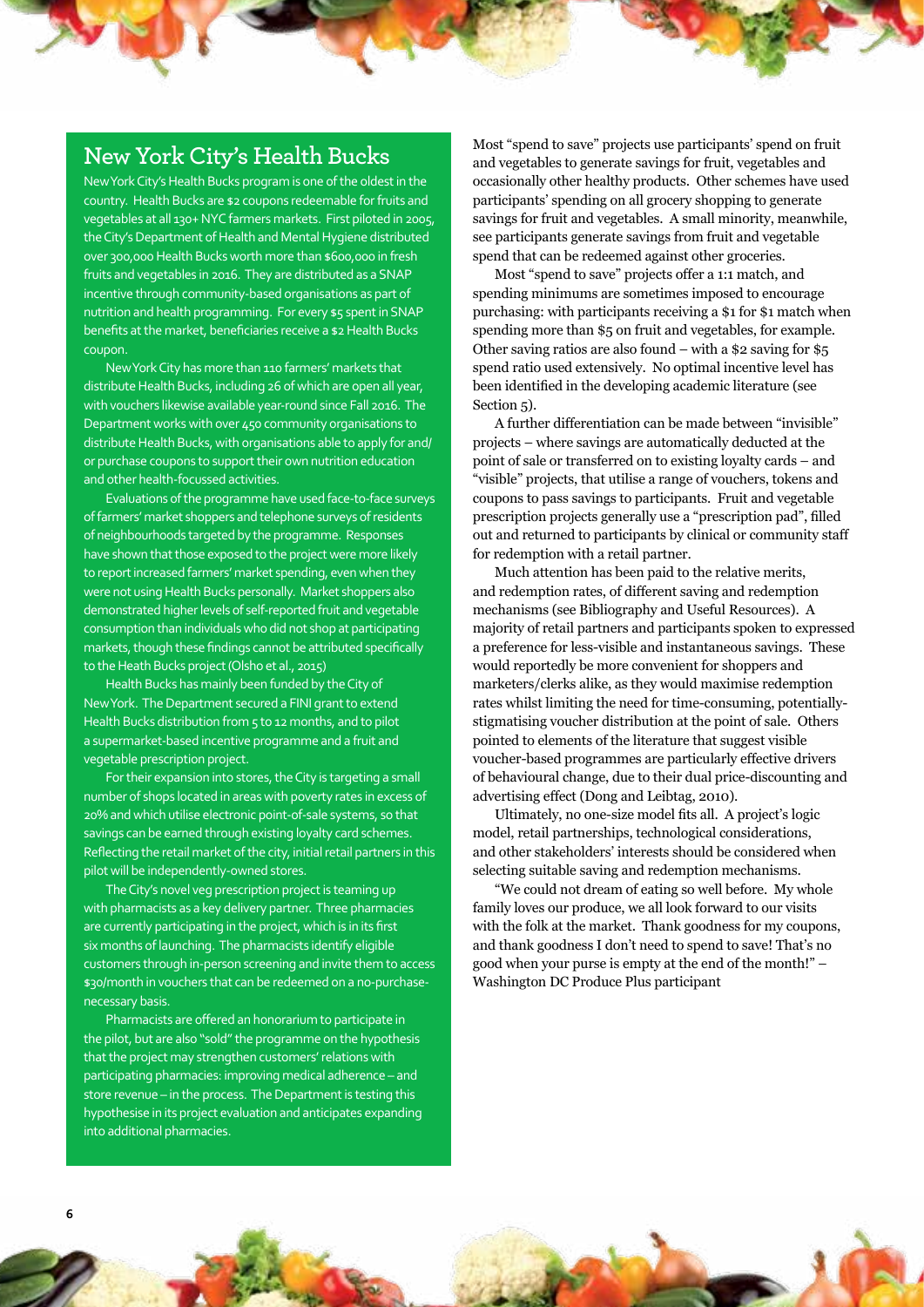#### **Project Stakeholders**

#### *NGO and Community Stakeholders*

A majority of projects – including all FINI projects – are run through an NGO lead, responsible for coordinating the financial, technological, technical, and marketing and promotional aspects of an incentive project.

One concern for publicly-funded incentive projects is the risk of them "failing" a reactionary "tabloid test" – in other words, being perceived as either an unwarranted "welfare handout, or a tax transfer for supermarkets" (UK antihunger advocate). US project directors reported that having accountable NGOs with clearly defined missions act as project leads helped to negate these criticisms, regardless of the actual validity of the concerns.

NGO partners play a role in the delivery of incentive projects. For instance, a common model for farmers' marketbased incentive projects incorporates a central kiosk staffed by a local NGO partner. The partner collects vouchers from participants, processes shoppers' welfare-funded spend, distributes coupons for redemption with individual stallholders, and processes subsequent bank transfers with vendors.

Community groups are also routinely engaged to promote incentive projects, identify and enrol participants through peer-

#### *Retail Stakeholders*

Incentive projects were first developed in, and spread rapidly through, the United States' fast-growing farmers' market community of single or multiple temporary stalls selling produce directly from farmers. With more than [8,000](https://farmersmarketcoalition.org/education/qanda/)  [registered markets operating in the US,](https://farmersmarketcoalition.org/education/qanda/) these markets are far more common, and found in a more diverse range of communities, than their equivalents in the UK.

A partnership with a farmers' market can help deepen the health impact of incentive programmes. Farmers' markets play a demonstrable role in fostering social networks (Kate Fitzgerald, 2015a) and providing social opportunities for learning (Bateson, 2015), both of which "contribute to the development of cultures of health" (Westcoast FINI project director).

However, a variety of barriers – both material and experiential – can limit low- and no-income households' access to many farmers' markets. Price points, geographic locations, seasonal and weekly opening times, and social-cultural and psychological barriers can negatively affect the most vulnerable shoppers (see, for example, (Lucan et al., 2015)). These barriers have led some incentive projects to look towards stores as retail partners, to widen the health impacts of their programmes.

Where stores have been engaged, these have generally been independent or small-chain convenience stores, and small-

**"We could not dream of eating so well before. My whole family loves our produce, we all look forward to our visits with the folk at the market. Thank goodness for my coupons, and thank goodness I don't need to spend to save! That's no good when your purse is empty at the end of the month!" – Washington DC Produce Plus participant** 

to-peer networks, and signpost people at the point of sale to wraparound health and wellbeing services.

Incentive projects are either operated by a single NGO or community group, or through interlinked networks. The two largest networks – Wholesome Wave and Fair Food Network's Double Up Food Bucks – operate with a national scope, working with local NGO and community partners to adopt and adapt nationally-tested incentive models.

This networked approach allows for the dissemination of best practice, and delivers economies of scale during the planning, promotion, delivery and evaluation of an incentive programme. However, tensions have emerged between NGOs operating at different scales within the incentive community. The matched requirement of FINI, which requires NGO leads to raise matching funds from other sources, has entrenched power inequalities in the NGO community. These inequalities put at risk the agency and voice of local community groups and experts-by-experience in the development and delivery of incentive programmes.

chain, full-service grocery stores. Only a very limited number of projects have partnered with national "big box" supermarket chains as retail partners, with often "disappointing initial results, [as corporate offices] have not been as responsive and engaged as [project directors and other stakeholders] would have liked" [NGO Stakeholder].

A representative of the National Grocers Association (NGA) argues that the business model of national supermarket chains is not conducive to incentive projects. This is reportedly due to the need for any successful incentive project to alter the highly-regulated working patterns of store staff, and engage multiple departments at both the local and national level (e.g. produce leads, marketing and design teams, and point-of-sale technologists – a vital and often outsourced function).

Conversely, as independent and small chain stores compete with larger retailers, not only on price but also over "values and community engagement", the NGA report a clear dual benefit for their members' participation in incentive programmes: first, the prospect of increased sales and revenue, and secondly, increased community engagement.

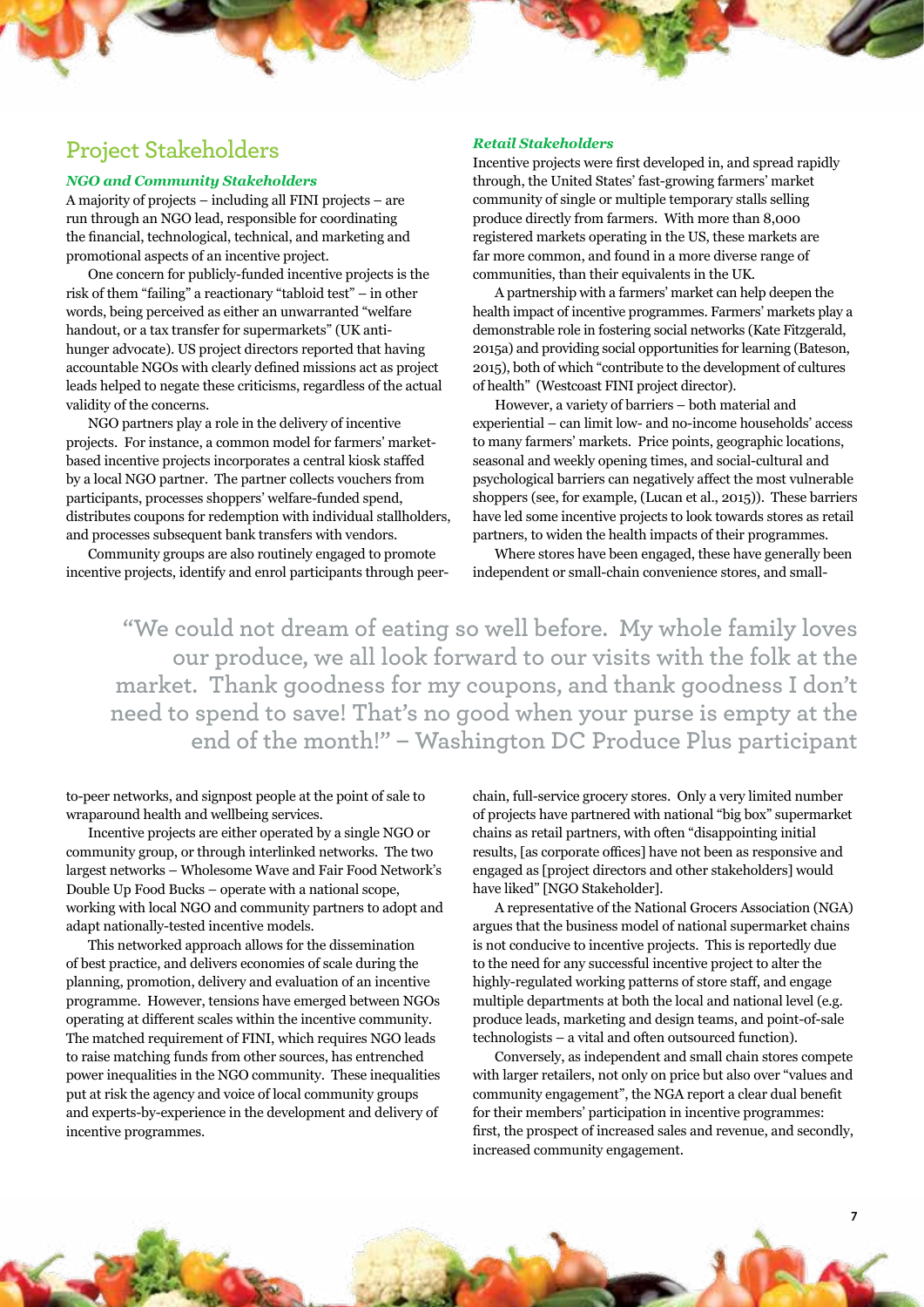#### **DC Greens' FVRx Program**

DC Greens is a non-profit organisation that uses the levers of food education, food access and food policy to advance food justice in Washington, DC. Since 2012, the organisation has been working with Wholesome Wave, the DC Department of Health, AmeriHealth Caritas, health clinics, and the city's farmers' markets to operate a fruit and vegetable prescription project. The programme adopts and adapts Wholesome Wave's FVRx (Fruit & Vegetable Prescription Program) model, which has been applied with success nationwide.

Partly funded by the city's Department of Health, Produce Rx has been attached to existing obesity-prevention projects run by community health centres. The project – which runs from June to November each year – now enrols nearly 500 direct and indirect participants annually. Around 130 adults and children are passported into the project following screenings for diet-related chronic illness and food insecurity by community health centres. Participants are subsequently issued prescriptions valued at slightly over \$1/day for each member of their household, which are redeemable at city farmers' markets for vouchers that can be used to purchase fresh fruit and vegetables.

Project participants are required to attend a group nutrition education class each month to obtain their prescriptions, where they also receive nutrition information and observe a cooking demonstration, featuring fruit and vegetables available at the farmers' market. At these sessions, participants' health data are also collected, which are used to measure impacts of the project. As the programme ends for the season, participants are also informed about other nutrition assistance programmes for which they may be eligible. This helps to build an "off ramp" from the seasonal prescription scheme.

Pooled data from 2012-2016 participants indicate that 50% of incentive project participants achieve a reduction in BMI through the course of a season. Programme participants have also been shown to visit their primary care clinic 54% more often than participants in a group wellness programme who were not receiving the incentive, indicating that Produce Rx is an effective tool to encourage individuals to visit their primary care providers more regularly.

From the point of view of community healthcare providers, the project requires a light-touch involvement. One centre already ran Medicaid-funded health classes just targeting those eligible for state-supported healthcare due to limited resources. The centre has had to allocate an extra ~4 hours of staff time/week – both clerical and clinical – to identify and enrol participants into the programme. For the healthcare provider, a key desired outcome is an improved relationship between patients and staff. Survey data indicate that participants develop considerably better relationships with their healthcare provider as a result of their participation in the project ((DC Greens, 2016) additional details in conversation).

Project directors and advocates anecdotally report that, unlike the "generally consistent" results now seen from farmers' market-based projects, there has been greater variability in the success of store-based retail projects. However, the academic literature has yet to robustly compare the health impacts and other outcomes seen between farmers' market-based and instore projects.

Again, no one-size model fits all, and the variety of incentive project models found in the US is a crucial success factor for the movement (Kate Fitzgerald, 2015b). However, a project's logic model will affect the choice of retail partner(s), which will, in turn, affect further aspects of the project. For instance, while significant innovations have been made in monitoring SNAP sales within farmers' markets [\(see Bibliography and Useful](#page-20-0)  [Resources\),](#page-20-0) the evaluation of incentive programmes' impacts on purchasing habits can be optimised with store-based retail partners, where incentives are integrated with existing loyalty card schemes, "gift card-style" swipe cards and other point-ofsale technology.

However, such partnering with store-based retail can limit opportunities to build cross-redemption opportunities into incentive projects. Since their outset, single incentive projects have regularly been run across multiple farmers' markets, operated by multiple organisations. This cross redemption is regularly cited as a crucial success factor for a project: maximising people's awareness, and the usability, of schemes. However, multiple grocery store owners and managers reported that cross redemption between retailers is a "red line" which most were unwilling to cross. Reasons cited included:

- the logistical challenge of using incentives across multiple point-of-sale operating systems;
- resistance to shared branding requirements between stores; and
- the perceived risk of seeing savings earned in one's own store spent elsewhere.

#### *Educational Stakeholders*

Many incentive projects partner with nutrition education programmes, such as [SNAP-ED classes](https://www.fns.usda.gov/snap/supplemental-nutrition-assistance-program-education-snap-ed) – federally funded, community-run projects, that engage SNAP recipients with nutrition and physical activity classes. Programme directors and advocates report that this combination of financial incentives with experiential education helps maximise the behavioural impacts of incentive programmes. The integration of incentive projects with health classes also delivers a further addedbenefit. Repeated contact between project participants and other stakeholders allows for a more comprehensive monitoring and evaluation of project outcomes through the regular collection of surveys, health measurements, and other metrics.

The academic literature [\(see Section 4\)](#page-11-0) has yet to robustly identify differences in outcome for projects that incorporate health classes, and the requirement to attend regular classes to access incentives may prevent vulnerable people with unpredictable and irregular lifestyles from accessing programmes.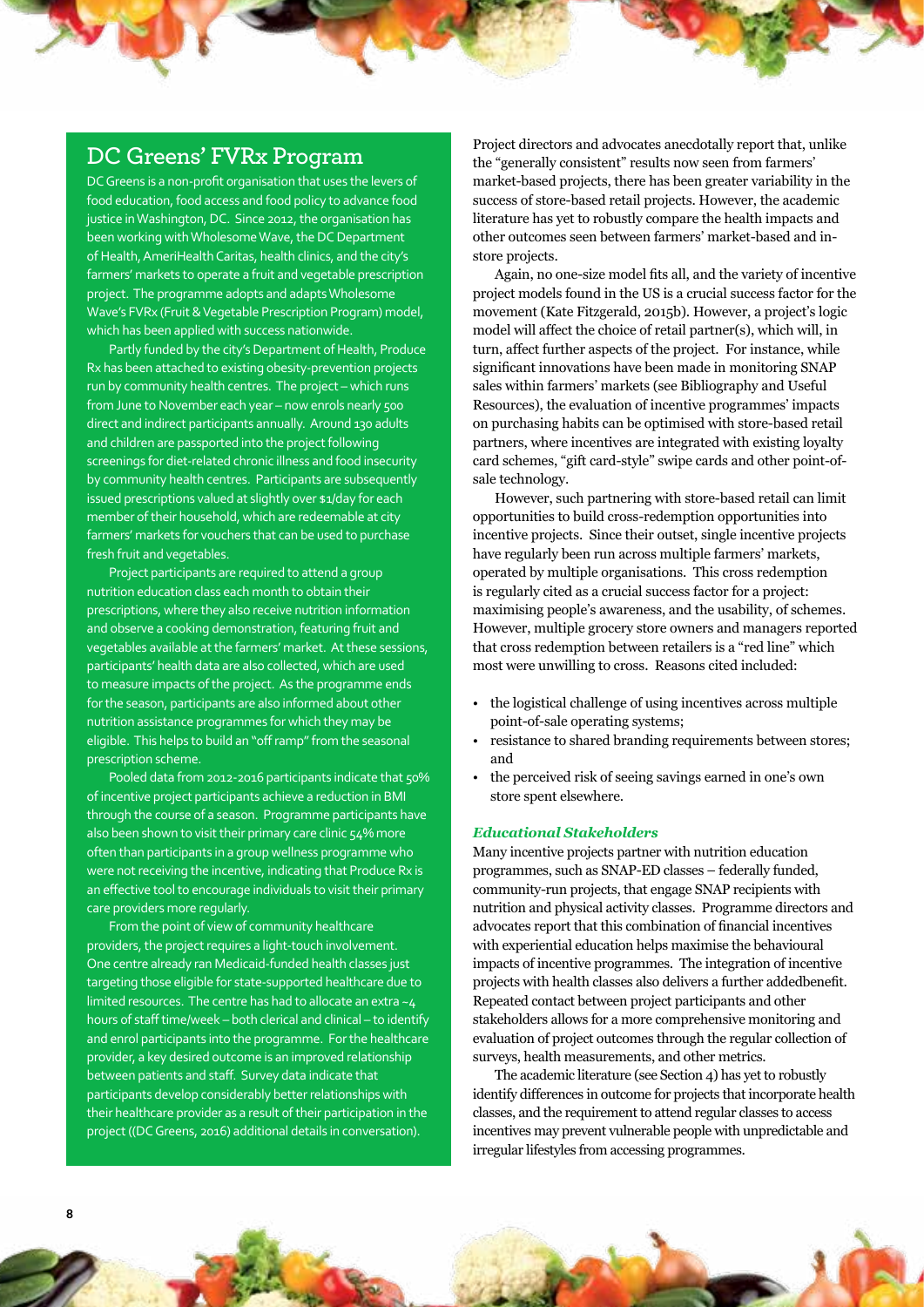**Some projects have adopted innovative payment methods to help stabilise participating producers' cashflows throughout a growing season. One Midwest project uses voucher redemption forecasts to make block payments to farmers at the start of a growing season. Farmers who commit to participate in the following year can roll over any shortage or surplus of allocation to the following season if needed.**

#### *Production Stakeholders*

A mix of farm types – including single-crop and mixed-crop growers, organic and non-organic farmers – have participated in projects. Reflecting the original development of incentive programmes in farmers' markets, incentive programmes have tended to partner with small- to medium-size horticultural growers.

Producers benefit from incentive projects directly by selling through farmers' markets and, in some areas, incentivised Community Supported Agriculture schemes. Alternatively, farmers benefit indirectly, through the growth of in store-based retailers' fresh produce sales.

Some projects have adopted innovative payment methods to help stabilise participating producers' cashflows throughout a growing season. One Midwest project uses voucher redemption forecasts to make block payments to farmers at the start of a growing season. Farmers who commit to participate in the following year can roll over any shortage or surplus of allocation to the following season if needed.

#### *Financial Stakeholders*

A wide range of public partners have financed incentive programmes, including the matched element of projects supported by federal FINI funds. For example, the state of [Washington match funds a state-wide market match programme.](http://www.doh.wa.gov/youandyourfamily/nutritionandphysicalactivity/healtheating/snapincentives/farmersmarketmatchprograms)  Public funds have also come from multiple cities, including New York City and Philadelphia, channelled through departments with remits for public health and economic development.

A range of third sector and public/private philanthropy organisations further funds incentive programmes. As described in [Section 5](#page-11-0) and the case studies here, projects are also achieving increasing success in accessing funds from organisations operating within the United States' health system.

The value of having a diverse portfolio of funders is being felt now given the current uncertainties facing the future of the FINI grant – with the 2014-18 grant now fully spent, and no guarantee of its re-authorisation, as discussed in [Section 5.](#page-11-0)

#### *Further Stakeholders*

Monitoring and evaluation are crucial for an incentive project,



both to demonstrate the impact of the programme, and to robustly track transaction numbers. This task becomes particularly onerous once public support is introduced to a project, demanding a more robust audit trail. These challenges are particularly difficult with low-tech retail partners, but have been largely overcome through collaboration with tech specialists to develop mobile- and tablet-based monitoring and evaluation tools. One example is the [FM Tracks](http://www.prchn.org/ForNetworks.aspx) tool, which is currently being utilised to track incentive use in over 400 farmers' markets.

As explored in the case studies here and in [Section 5,](#page-11-0) a range of actors operating in the US health system engage in incentive programmes to identify and enlist participants, offer complimentary health and wellbeing classes, and assist in project monitoring and evaluation.

**9**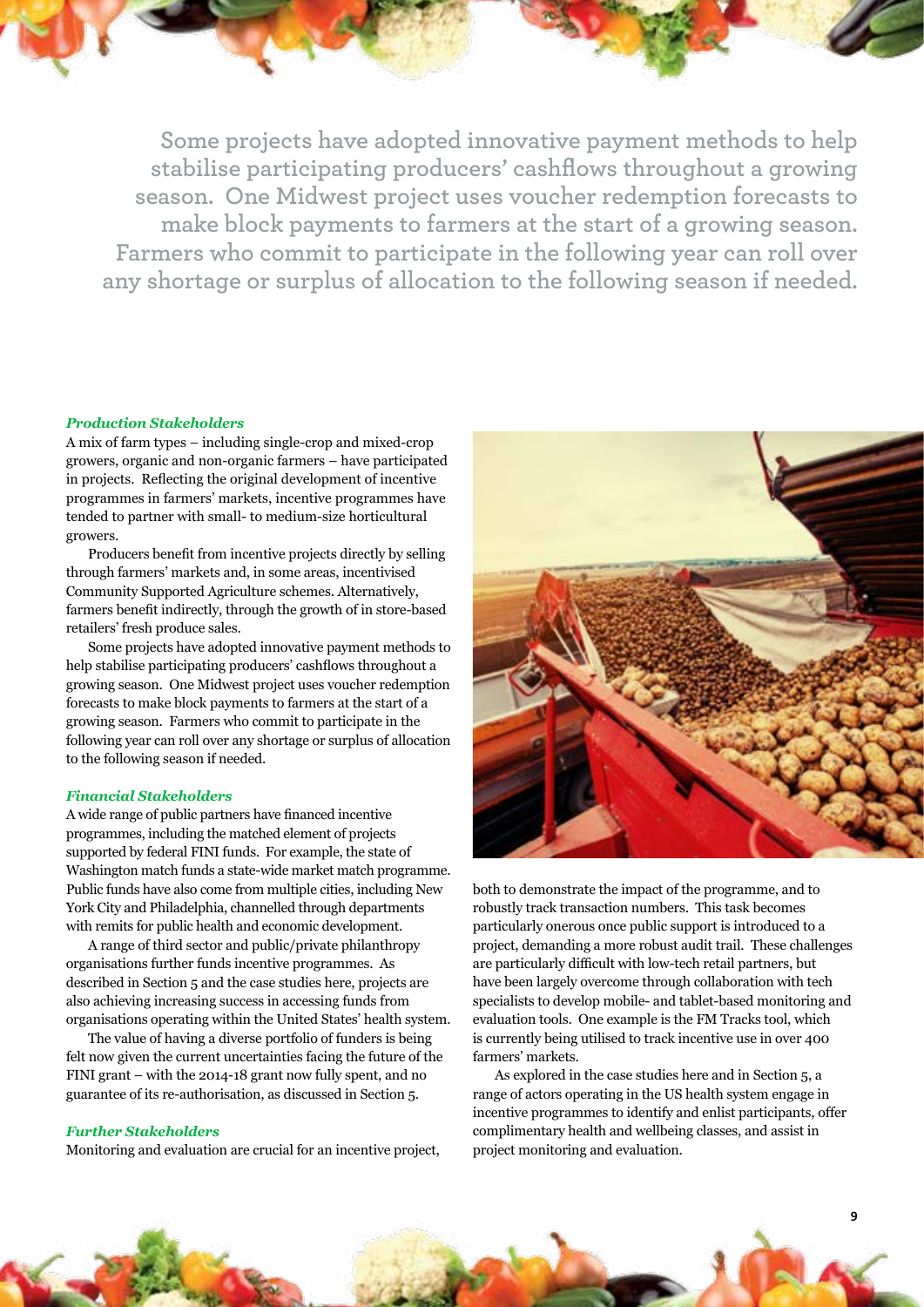# <span id="page-11-0"></span>**4: What works? Examining the Evidence Base**

An increasingly robust evidence base supports the value propositions made by fruit and vegetable incentive projects in the US – and the key premise that price is a key driver of fruit and vegetable purchases (Andrews, Bhatta and Ploeg, 2013; Bateson, 2015; Lin and Ver Ploeg, 2015).

There are limitations to the current literature, however. Few studies have compared the relative impact of different project models. Additionally, much (though not all) data concerning person-level outcomes for participants focus on self-reported changes in purchasing and consumption, collected through convenience samples – rather than the robust collection of health metrics.

### **Purchasing and Consumption**

Through the modelling of price elasticities and national demand data, researchers have demonstrated that targeted incentives that subsidise healthier food purchases could be a more effective tool with which to increase the consumption of healthier food than non-targeted approaches (e.g. across-theboard increases in the value of SNAP; LIN et al., 2010).

A recent, systematic review of 22 studies which examines food price changes and diets concluded that a 10% decrease in the price of healthier food is associated with a 12% increase in consumption, with a 95% Confidence Interval (CI) range of 10-15%. This paper considered a range of intervention studies, including incentive projects. The paper's meta-evaluation of nine studies which examined price decreases of fruit and vegetables specifically, found that a 10% decrease in price is associated with a 14% increase in consumption (11-17% CI; Afshin et al., 2017).

The largest single-project study of fruit and vegetable incentives to date – the USDA-sponsored Healthy Incentive Pilot – consisted of a randomised study of 7,500 SNAPeligible households in one Massachusetts county, with 7,500 households receiving a 30 cent saving for every SNAP dollar spent on fruit and vegetables, and ~48,000 acting as a control group, in receipt of the standard SNAP assistance. The project found statistically significant evidence that incentivised participants spent over \$6 more per month on fruit and vegetables than the control group, and consumed over 25% more fruit and vegetables (Wilde et al., 2016).

These findings are mirrored by data collected through other large-scale, self-reporting surveys (see, for example, Fitzgerald, 2015b; Olsho et al., 2015; Lindsay et al., 2013; Young et al., 2013). Other research projects have demonstrated that increases in consumption were most likely to occur for incentive users with diet-related health conditions, such as type 2 diabetes (Freedman et al., 2013).

While much of the literature focuses on farmers' markets, purchasing and consumption data collected through projects run with grocery, corner store, food hub and delivery route retail partners are likewise promising (Wholesome Wave, 2016).

### **Health Outcomes and Food Security**

There is good evidence that incentive programmes elicit positive health impacts for project participants. Meta-evaluation of four papers which examined fruit and vegetable prices and bodyweight suggests a 10% decrease in price is associated with reduced body mass index (-40g/m2, -80g – 0g CI; Afshin et al., 2017). Other project evaluations have observed statistically significant decreases in food insecurity among incentive project participants (Savoie-Roskos et al., 2016).

These findings are supported by robust modelling exercises. A recent paper used outcome data from a fruit and vegetable incentive project to model the health impacts of a hypothetical nationwide fruit and vegetable incentive project attached to SNAP. The paper concluded that a nationwide use of incentives could result in type 2 diabetes prevalence being decreased by 1.7% (1.2 - 2.2 CI); heart attacks by 1.4% (0.9 - 1.9 CI); stroke by 1.2% (0.8 - 1.6 CI); and obesity by 0.2% (0.1 - 0.3 CI) (Choi, Seligman and Basu, 2017).

A further 2013 systematic review of US price elasticity studies found that prices for fruit and vegetables were negatively associated with bodyweight for low-income adults and children. The study concluded that price subsidies for fruit and vegetables could be an effective tool to reduce obesity (Powell et al., 2013).

The wider literature supports the premise that increased fruit and vegetable consumption is inversely associated with mortality and morbidity. A recent international cohort study of ~140,000 individuals in 18 countries found statistical association between higher consumption of fruit, vegetables and legumes and reduced cardiovascular disease, myocardial infarction, cardiovascular mortality, non-cardiovascular mortality, and total mortality (Miller et al., 2017).

#### **Societal Impacts**

The person-level health benefits associated with these schemes could have positive impacts on public sector budgets. The modelling exercise described above concluded that a nationwide fruit and vegetable incentive project attached to SNAP would save costs at a national level, due to long-term reductions in cardiovascular disease and type 2 diabetes (Choi, Seligman and Basu, 2017).

Analysis of inpatient costs for Massachusetts' Medicaid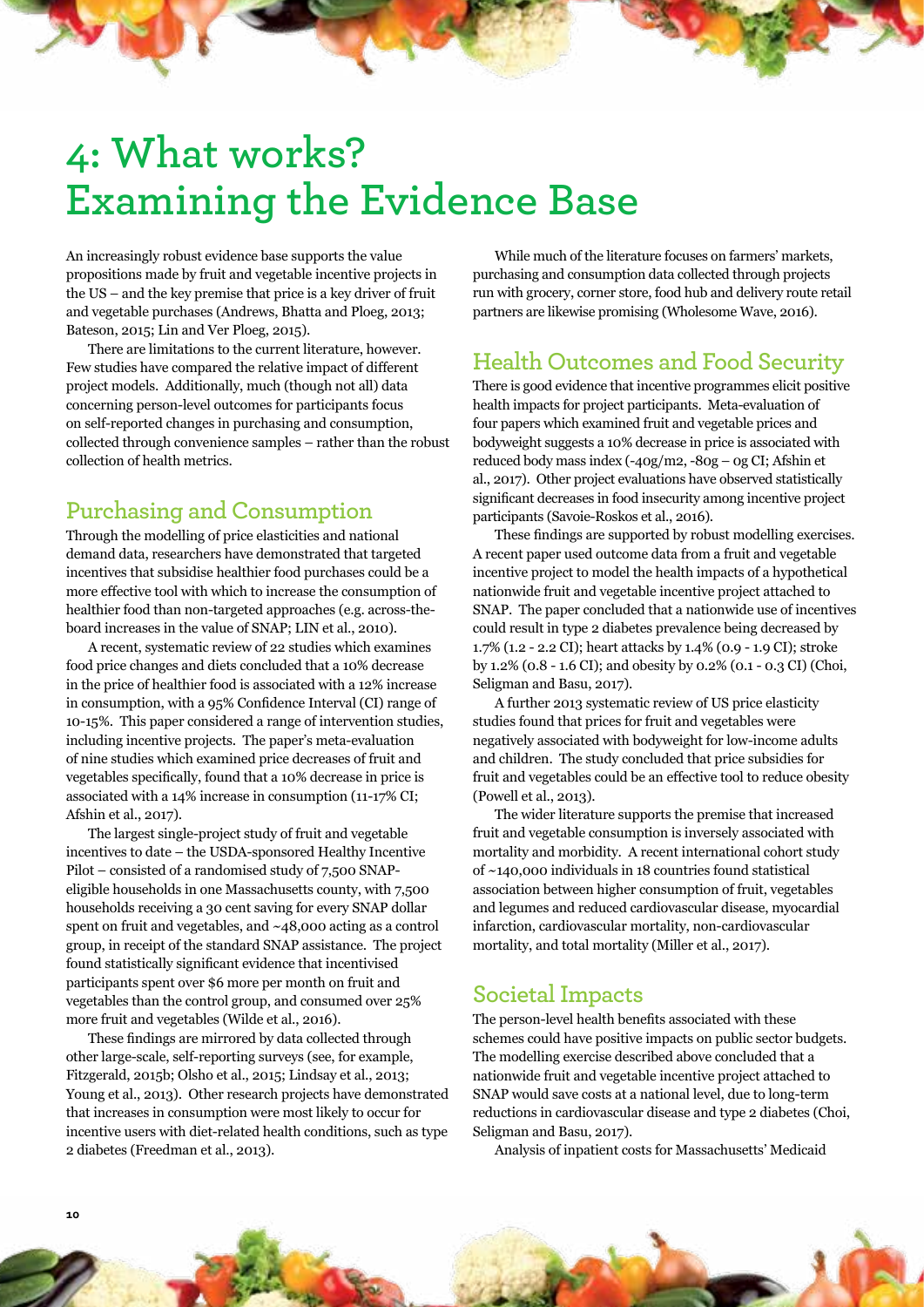population – those eligible for state-supported healthcare– further demonstrated that the rate in the growth of state-wide Medicaid costs fell by ~75% following an across-the-board increase in SNAP payments. This increase in shoppers' purchasing was particularly associated with changes in healthcare costs for people with chronic illnesses and high risk of food insecurity (Sonik, 2016).

#### **Demographics**

Project data indicate that incentive programmes of all types have been targeting vulnerable communities. Evaluation of incentive projects funded through FINI in 2015 suggests ~50% of projects were operating in communities with poverty rates in excess of 20% (Wholesome Wave, 2016).

Where incentive projects are run, they tend to produce positive impact for particularly vulnerable groups. A longitudinal study of 300 economically-disadvantaged female programme participants in three US cities found that shoppers with low levels of both formal education and fruit and vegetable consumption were most likely to increase consumption following participation in an incentive project (Dimitri at al., 2014).

Preliminary analysis of Detroit's Double Up project – which ran in both farmers' markets and grocery stores – likewise demonstrated that 90% of project participants fell below the Federal Poverty Level and were less well off than the city's wider SNAP population. Focus groups highlighted disproportionately high levels of experiential food insecurity and diet-related health conditions among project participants (Cohen et al., 2014).

#### **Impacts for Farmers and Retailers**

The evolving literature highlights a range of benefits for other stakeholders participating in incentive projects. Projectled, independent, and academic evaluations consistently demonstrate that incentive projects, "support the proliferation of markets, expand their customer base, and increase direct

spending by producers" (Kate Fitzgerald, 2015).

Multiple single-project studies have identified statistically significant increases in SNAP spending at participating farmers' markets, and additional revenue for participating farmers (see, for example, Kramer and Zakaras, 2011). Increases in revenue of around 50% are regularly reported following participation in an incentive programme (Baronberg et al., 2013; Lindsay et al., 2013).

Project evaluations have also demonstrated that incentive projects can increase the use of federal and state welfare assistance at participating retail partners, securing new customers for participating vendors. Assessment of a South Carolina farmers' market incentive programme saw the use of food assistance increase from 10% of all transactions to 25% (Freedman et al., 2014).

A 2014 Fair Food Network survey of more than 350 farmers selling through incentivised markets found that over 60% of respondents reported earning more money due to their involvement in a Double Up project, with 10% reporting that increased sales had required them to take on extra workers. A 2013 survey found that ~33% of producers selling through rural Double Up projects planned to put more land into production due to their participation, with 60% stating they would start to use 'season extenders' as a result to their participation in the project (Kate Fitzgerald, 2015). A further producer survey conducted in New York State found that:

- 90% of farmers participating in an incentive programme reported selling more fruit and vegetables as a result;
- $~\sim$ 75% reported making more money; and
- $\sim$  60% reported that participating had expanded their customer base (Field and Fork Network, 2015).

The number of farmers and farmers' markets benefiting from these projects is impressive. Data pooled from 13 medium- to large-scale incentive projects – those operating in multiple retail locations, cities and/or states – funded in the first year of FINI alone, identified more than 4,000 farmers selling produce through FINI-incentivised retail outlets (Farmers Market Coalition, 2017).

**11**

**A recent, systematic review of 22 studies which examines food price changes and diets concluded that a 10% decrease in the price of healthier food is associated with a 12% increase in consumption, with a 95% Confidence Interval (CI) range of 10-15%. This paper considered a range of intervention studies, including incentive projects. The paper's meta-evaluation of nine studies which examined price decreases of fruit and vegetables specifically, found that a 10% decrease in price is associated with a 14% increase in consumption (11-17% CI) (Afshin et al., 2017).**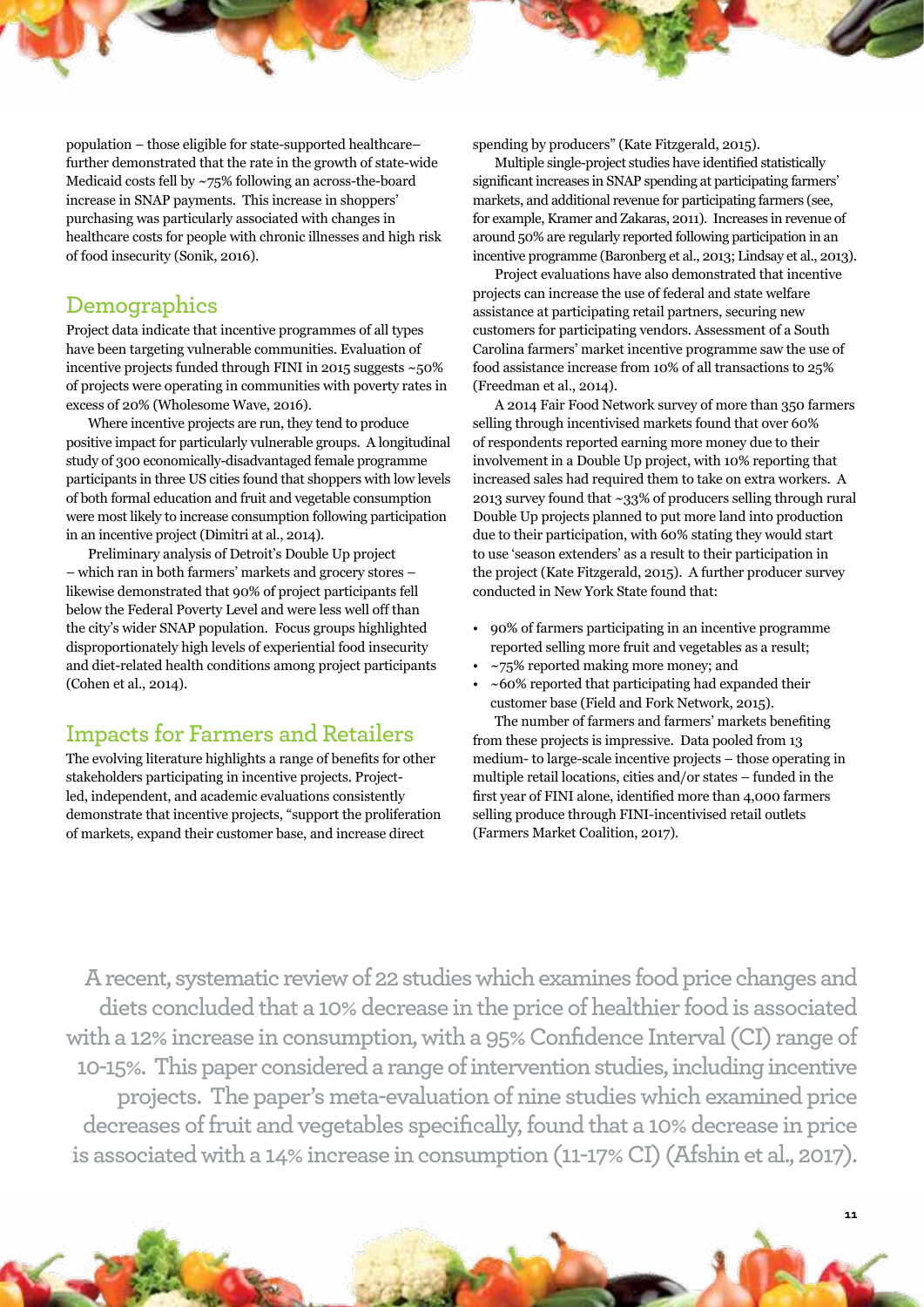### <span id="page-13-0"></span>**5: Recommendations for the UK**

This final section details realisable strategies through which to upscale the use of incentive programmes in the UK through engagement with public sector stakeholders. The lessons were developed through conversations with, and observation of, the US incentive community.

#### **Project-level challenges can be overcome through dialogue with the US community of practice**

The visit to the States gave a taste of the very real, and challenging, barriers that would be faced when upscaling incentive projects in the UK. However, the nascent US community of practice developing around incentive projects demonstrates two key facts:

- A one-size-fits-all approach is not needed passionate engagement from a range of stakeholders is a more critical success factor than a project's exact model (Kate Fitzgerald, 2015).
- Cooperation and dialogue with established projects can avoid the need for projects to "reinvent the wheel" when overcoming common fundraising, communications and marketing, technological and organisational challenges. The list of references, "[Useful Resources"](#page-20-0), appending this paper provides only a small sample of the numerous guides, toolkits and resources available to prospective programmes of all types looking for solutions to these challenges.

While day-to-day contact between US projects may at times be limited, the value of the community of practice is demonstrated by the decision of the directors of large FINI projects to pool project-level data to produce summary reports of FINI's initial results. This decision was made due to the slow pace of the USDA-commissioned grant-level evaluation of FINI, which will not be published in time to inform the development of the 2018 Farm Bill.

Dialogue with the US has already proven invaluable to incentive programmes in the UK, with Alexandra Rose Charity consulting with Wholesome Wave when setting up both their market match and fruit and vegetable prescription programmes. While an upscaled UK incentive community might look quite different from the USA's, continued dialogue with the States would be particularly valuable for projects that are engaging with public sector stakeholders for the first time.

Continued transatlantic dialogue would bring reciprocal benefits for US stakeholders. Wider political circumstances within the States threaten the continuation of FINI-style federal support. This in turn risks a reduction in the US community of practice, and a loss of institutional expertise and knowledge.

A strengthening of contacts with a developing UK stakeholder community would mitigate against this.

#### **Healthy Start participation, alone, could be an insufficient eligibility requirement for scalable UK incentive programmes**

Reflecting US models, early incentive programmes in the UK have attached incentives to Healthy Start vouchers at a primary eligibility trigger, akin to the US Women's Infant and Children's programme. While the Alexandra Rose Charity has demonstrated great success in the areas it has run, the visit to the USA gave an indication of the potentially insurmountable challenges that would be faced when upscaling such programmes to benefit more participants in more areas in the UK.

Close to 45 million of the USA's 325 million population receive the SNAP, with more still accessing WIC and Senior FMNP vouchers. Only a fraction of these welfare recipients has benefited from an incentive project. Yet, for a retailer (farmers' market or store-based) operating in a low-income area, attaching incentives to these welfare programmes offers a clear business rationale for retail participation. Three grocery store retail partners reported that their primary motivation for participation was based on the expectation of improved spending power for their core SNAP customers, who made up over 50% of all customers in each store.

Yet, despite these reasonable expectations for increased returns – with many large-scale projects distributing several hundreds of thousands of dollars a year in incentives into local economies – and the promise of honorariums for those piloting incentives, these same retail partners described significant challenges that had almost caused them to drop out of participation.

For example, the involvement of stores, particularly small chain grocery stores, has often required expensive and complex adaptations of a point-of sale-system to accommodate discounts. For small chain and independent stores, costs have at times exceeded \$100,000 for an upgrade. Furthermore, retail partners routinely require an "aggressive on-boarding process", followed by ongoing training and support, to ensure staff at all levels are adept at handling incentivised transactions correctly and with dignity, even when they are used to routinely handling SNAP, WIC, and/or Senior FMNP spend (East Coast project director).

Two small chain retail partners, operating in very different circumstances and cities, informed me that they "simply could not justify, from a business perspective, making these kinds of investment," if incentives were earned on WIC welfare spend alone.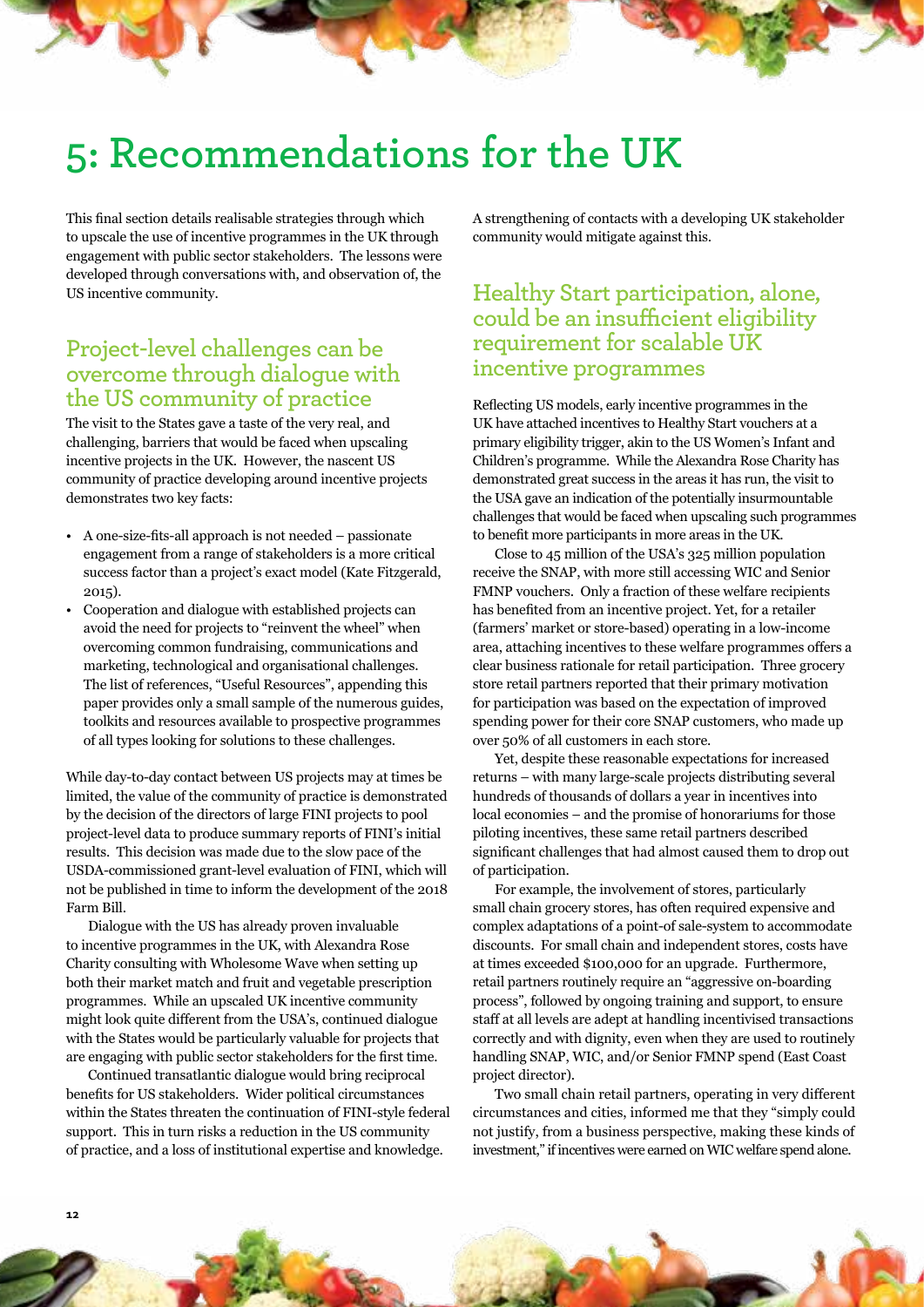<span id="page-14-0"></span>Farmers' markets and sellers of course do not face identical challenges, but likewise need to adapt and scrutinise their business models to successfully integrate with an incentive programme.

Alexandra Rose Charity's trailblazing work provides a proof-of-concept demonstration that it is possible to run an incentive project tied to Healthy Start as a primary eligibility trigger in the UK. However, US project directors and producers routinely stated that, as incentive programmes were upscaled – integrated, for example, into city or state-wide programmes – there had to be a significant increase in both an NGO lead's internal capacity, and in levels of in-kind support from retail and other partners. This appears unlikely to occur with projects which incentivise Healthy Start spend alone.

A further risk associated with attaching incentive programmes to Heathy Start was raised by US food justice advocates. The take-up rates of Healthy Start in the UK are low and falling – with fewer than 70% of those families eligible for Healthy Start receiving vouchers in October 2016 (Healthy Start Alliance, 2016). Urgent policy attention and action are needed to halt and reverse this trend.

A similar dynamic is found in the United States, where participation in WIC has been falling continuously for 6 years (USDA, 2017). One national food justice organisation argues that disproportionate policy attention placed on incentive

For this reason, UK initiatives should look to further eligibility triggers for programme participation. These could include households' eligibility for free school meals, or a range of health-based triggers, described below.

#### **Use health metrics as supplementary eligibility requirements**

The nascent growth of fruit and vegetable prescription programmes points to the value of incorporating health-based eligibility requirements into UK incentive programmes. The use of additional health-based eligibility triggers, such as overweight/obesity, dietary-related health conditions or food insecurity, would help guarantee prospective retail partners a large enough population to warrant participation in an appropriately-funded programme within a geographicallytargeted area. All of the above problems are found in endemic levels across the UK, particularly within deprived communities.

US project directors also reported that prescriptionstyle programmes, that feature inbuilt health requirements for participation, proved a particularly effective counter to reactionary voices decrying publicly funded incentives as unwarranted spend.

**Dialogue with the US has already proven invaluable to incentive programmes in the UK, with Alexandra Rose Charity consulting with Wholesome Wave when setting up both their market match and fruit and vegetable prescription programmes. While an upscaled UK incentive community might look quite different from the USA's, continued dialogue with the States would be particularly valuable for projects that are engaging with public sector stakeholders for the first time.**

programmes – which ultimately only benefit a small slice of those who are eligible for the WIC – has displaced attention from the more fundamental decline in WIC participation; the organisation is appealing for increased coverage and value for the core scheme. This viewpoint was further validated through conversations with a number of clinical staff involved in the delivery of WIC services.

UK incentive programmes have been purposefully designed to signpost community members to Healthy Start vouchers, helping bolster participation in the welfare programme at a local level; but if UK food policy organisations look to promote incentive programmes as a public policy response to societallevel challenges, care should be taken to ensure they are promoted as a viable policy solution in their own right, rather than as a band aid to the vital but poorly-delivered Healthy Start programme.

While organisations operating in the UK's health system face considerable financial and capacity challenges, a compelling case can be made to "sell" large-scale fruit and vegetable prescriptions as a public policy option, and secure both in-kind and, potentially, financial support from public sector health organisations. Particular interest should be paid, then, to Alexandra Rose Charity's piloting of a UK prescription project in London.

A fruit and vegetable prescription project run in Binghamton in the States by the Rural Health Network of South Central New York secured \$100,000 of state financing to support its programmes. These aimed to reduce demand for Medicaid-funded health treatments through upstream public health interventions. Similar funding sources are available for US incentive programmes due to provisions in the Affordable Care Act (the ACA, commonly known as "Obamacare"), which

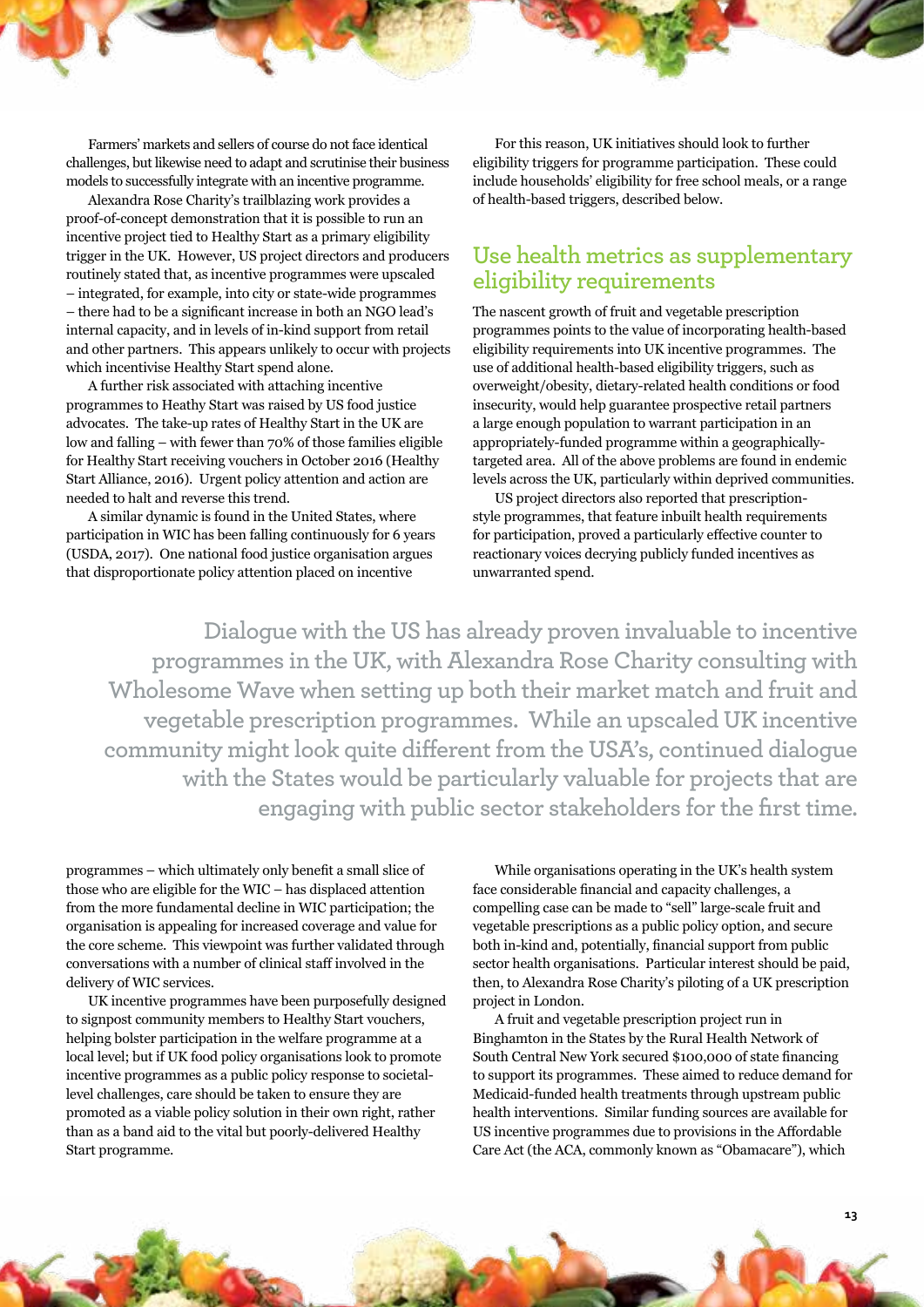requires non-profit hospitals to deliver a range of community benefits in order to retain their beneficial tax status.

Though the UK's healthcare system is radically different from that of the US, similar currents are shaping contemporary health policy in the UK. The Department of Health's Mandate to NHS England, NHS England's Five Year Forward View, and the Government's wider integration agenda for health and social care all advocate a similar system for building preventative activity into the UK's healthcare system.

"The future health of millions of children, the sustainability of the NHS, and the economic prosperity of Britain all now depend on a radical upgrade in prevention and public health." (NHS England, 2014)

In practice, individual NHS Trusts and Clinical Commissioning Groups are becoming deputised – and financially incentivised – to reduce demand for primary and secondary care through, for example, the Sustainability and Transformation Partnerships. These required health commissioners and local authorities to develop wholepopulation health strategies, with a focus on reducing demand on hospital admissions.

Evidence-based partnerships between NHS clinical commissioners, providers and incentive projects would speak directly to these goals. In the US, GP surgeries, health clinics and hospitals have all been enlisted in fruit and vegetable prescription programmes with similar value propositions (though, as described in this report's case studies, some medical organisations are attracted to the commercial impacts of prescription programmes).

There are obvious benefits to partnering with a health organisation operating at a level higher than an individual provider, because capacity and financial burdens could be spread across multiple centres. A Binghamton-based prescription programme, for example, piloted its project across the catchment area of two hospital systems and three primary care clinics – minimising the time investments required from each to identify and enlist project participants.

However, not all prescription-style projects involve primary or secondary medicine organisations. The Food Trust's Heart Smarts project, run in Philadelphia, partners with corner stores in underserved communities. Community health advisors are placed directly in-store to provide nutrition education and health screening to customers, with vouchers disseminated to high-risk shoppers to be spent in-store on healthier food items. This project is noteworthy in that no means tests are used in the trigger mechanism: instead, all shoppers are invited to undergo an in-store health screening, of the sort routinely offered by UK pharmacists and other retailers.

[As discussed in Section 4,](#page-11-0) a project's logic model and core stakeholder groups help determine other aspects of an incentive programme. Given the government's focus on integrating the UK's health and social services, a strong case could be made to routinely select farmers' and street markets – rather than larger brick-and-mortar retailers – for incentive programmes embedded within healthcare systems.

One key manifestation of the government's integration agenda has been the promotion of [social prescriptions](https://www.kingsfund.org.uk/publications/social-prescribing) by medical practitioners. These are referrals to non-clinical services and are designed, in part, to bolster the social capital and networks of patients, to stimulate reductions in the use of front-line medical services. See, for example, the government's [Health and Wellbeing Fund,](https://www.gov.uk/government/publications/health-and-wellbeing-fund-2017-to-2018-application-form) developed to enable voluntary, community and social enterprise organisations to develop social-prescribing models.

The role of street and farmers' markets in signposting shoppers to community resources – such as community gardens and green spaces – would develop a value-added dimension to incentive programmes. This dimension would be less well delivered by partnerships with supermarkets and larger retailers.

The extensive public estate of the UK's NHS also offers an enhanced opportunity for health-based incentive projects in the UK, in that health providers and commissioners are better able to directly integrate retail opportunities into the medical environment. The national Commissioning for Quality and Innovation (CQUIN) payment framework for th[e improvement](https://www.england.nhs.uk/wp-content/uploads/2016/03/HWB-CQUIN-Guidance.pdf)  [of staff health and wellbeing](https://www.england.nhs.uk/wp-content/uploads/2016/03/HWB-CQUIN-Guidance.pdf) already offers financial incentives to NHS trusts providers which demonstrate that "healthy options are available [for staff and patients]". Similarly, NHS England'[s 10 characteristics of good hydration and nutrition,](https://www.england.nhs.uk/commissioning/nut-hyd/10-key-characteristics/) a requirement for the NHS' Core Contract for hospitals, requires providers to progress actions for patients with malnourishment risks. A trust's participation in an incentive project, integrated with in-trust retail partners, could be used as evidence of a trust meeting various payment-linked framework requirements.

By drawing more medical organisations into incentive projects, wider benefits could be produced for those concerned with food poverty. In the USA, which already has a [national measurement](https://www.ers.usda.gov/publications/pub-details/?pubid=84972)  [programme for food insecurity,](https://www.ers.usda.gov/publications/pub-details/?pubid=84972) an increasing number of medical organisations are screening for food insecurity – motivated both by the requirements of the Affordable Care Act, and by their involvement in prescription programmes – and incorporating this data into patients' medical records.

In the UK, which lacks a national food insecurity measurement programme, the generation of data on food insecurity prevalence would be particularly valuable: both to better quantify the scale of food insecurity within the UK, and to robustly investigate links between food insecurity and health outcomes.

A further data-related benefit could be secured by embedding UK incentive programmes into the health system. A community health clinic in Washington DC stated that their clinical expertise and capacity to conduct health checks with programme participants through regular touchpoints had dramatically improved the monitoring and evaluation of incentive programmes in the area. Their collection of BMI measures made project evaluation easier, from both an ethical and a practical perspective.

The clinic anticipated a significant deepening of the peerreviewed literature on incentive programmes in future, as an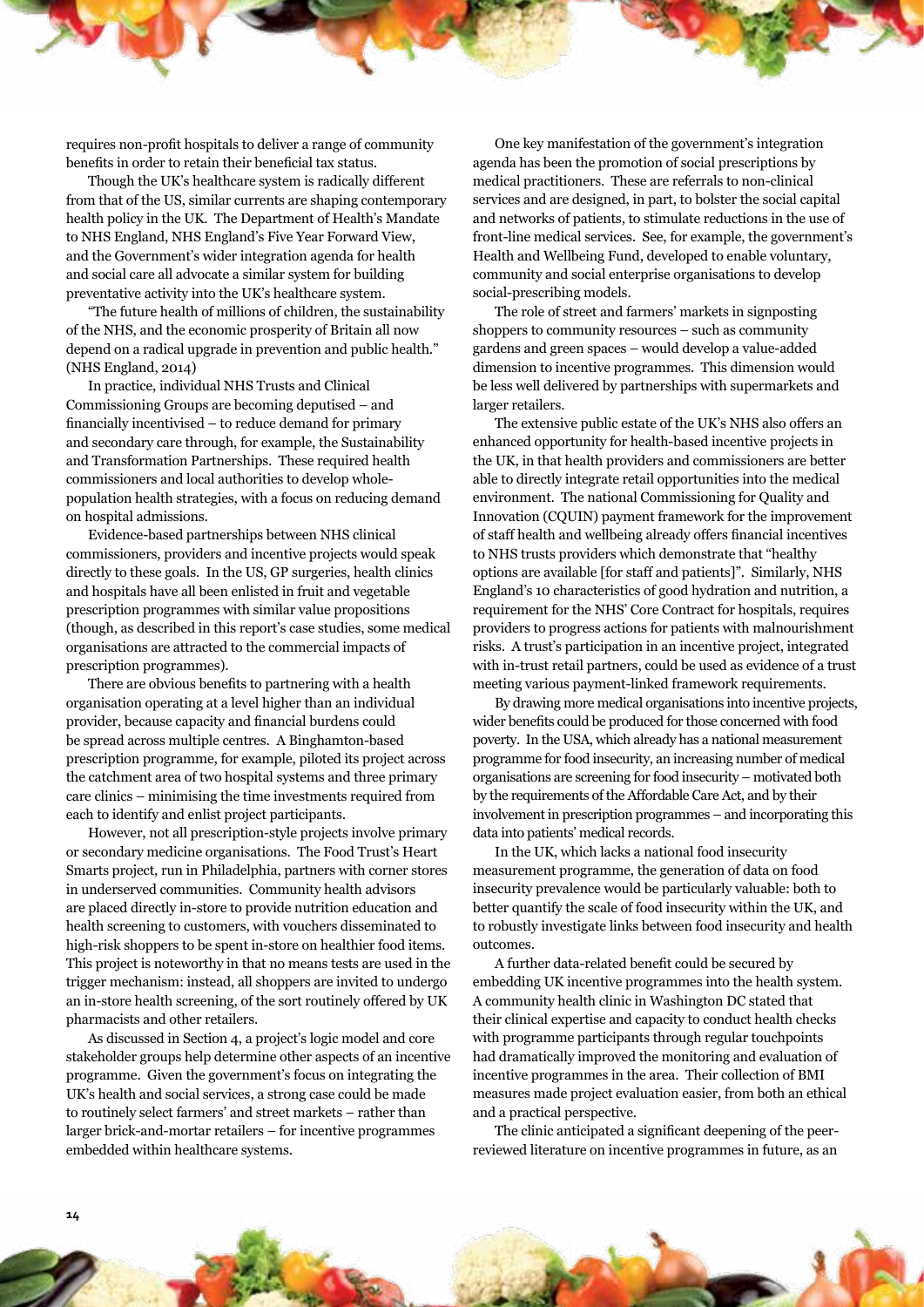<span id="page-16-0"></span>increasing number of prescription-style incentive programmes partnered with healthcare organisations moved out of their pilot stage. This is fortuitous timing. While this paper details an increasingly robust literature on the positive impact of incentive programmes, some policy makers in Washington are, reportedly, expecting more robust and triangulated data on the health impacts of incentive programmes as the public policy option of incentives matures.

"Not enough people are getting weighed; we will want to see more of this if FINI moves past its pilot," (Republican congressional Staff).

#### **Speak to multiple political constituencies when engaging public sector stakeholders**

The UK's austerity landscape does not appear to lend itself to a significant allocation of public sector support for incentive programmes, from health system organisations or elsewhere. However, examination of the advocacy and communications work that was run to secure the FINI in 2014, and has now been reactivated in an attempt to re-authorise a similar grant in the 2018 Farm Bill, points to a viable advocacy route for UK stakeholders.

The 2014 Farm Bill contained close to \$1 trillion planned programmes' spend over ten years. Although 80% of this funding was allocated to SNAP and nutrition programmes (Plumer, 2014) – and the \$100 million FINI grant ultimately paled in comparison to this – the initiative "could not be [just] slipped into the Bill":

"Congress pays undue attention to the Agricultural Committee. Members of the Committee pay undue attention to the Nutrition subcommittee [responsible for developing FINI, SNAP, and other nutrition programmes]. Members of the subcommittee pay undue attention to anything to do with food welfare. Poor diets and rising costs to taxpayers are 'hot button' topics for both [the Democratic and Republican parties], everyone wants to see action in this area and everyone keeps their eye on the costs," (Republican congressional Staff).

With this concentrated attention, advocates for incentive projects found that their already established triangular value proposition's ability to speak to multiple constituencies was, "the crucial factor, the magic sauce," that secured FINI's authorisation in the Farm Bill, with the support of politicians who had seemingly diametrically opposed interests (national incentive advocate).

Vitally, the value proposition of incentive projects spoke clearly to:

- "[Politicians] with inner city or deprived constituents, who have direct experience of the… damage caused by poor diets and a lack of food, who discuss these experiences every day with their base," and
- "those in Washington who want a smaller State, and see SNAP shoppers' cola and chips as an obvious target for reduced tax spending," (Democrat congressional staff).

During negotiations around the 2014 Farm Bill, the second of these groupings proved a particularly powerful force in Washington, and on the Committee. However, this prompted a counter reaction – and the formation of an unlikely and at times uneasy alliance between retailers and anti-poverty

### **Vegetable prescriptions and medical adherence**

Fruit and vegetable prescription programmes alone would not guarantee a positive impact on people's consumption habits and health. For one, medical adherence – the tendency for those on prescribed medicine to complete their course – is "abysmal" in the United States, falling well below 50% for many types of treatment (Goldring Center for Culinary Medicine). There is no guarantee that adherence to a fruit and vegetable prescription programme would be any better.

Medical adherence improves when patients are better informed about – and involved in – the decision to prescribe a course of medicine (NICE, 2009). In the same way, a strong focus on "translational nutritional guidance" could be one

tool to overcome this challenge when delivering fruit and vegetable prescription programmes. This involves medical staff, both clerical and clinical, developing trusted relations with patients, and being afforded time to discuss the links between diet and health.

US medical practitioners are reportedly, "poor at translating to patients the evidence base of the last decade [linking diets] and health and wellbeing". Nutritional guidance is particularly poor in the underfunded community medicine sector, where time and resource constraints seriously limit all but the most self-motivated staff from engaging with patients, due to, "the rapid and highly regulated flow of patients passing through clinics" (Goldring

Center for Culinary Medicine). For this reason, the [Goldring Center for Culinary](https://culinarymedicine.org/)  [Medicine](https://culinarymedicine.org/) has been working with medical training establishments across the US and internationally, to impress on medical trainees the importance of diets to health. The Center's aim is for future clinical staff to be more prepared and able to alter their patient flow and schedules, to allow time for discussing nutritional issues.

The Center is currently developing a UK version of their training programme, with members of the Royal College of General Practitioners. A fruit and vegetable prescription project integrated with this training scheme could give medical staff a clear focal point from which to dispense advice and guidance.

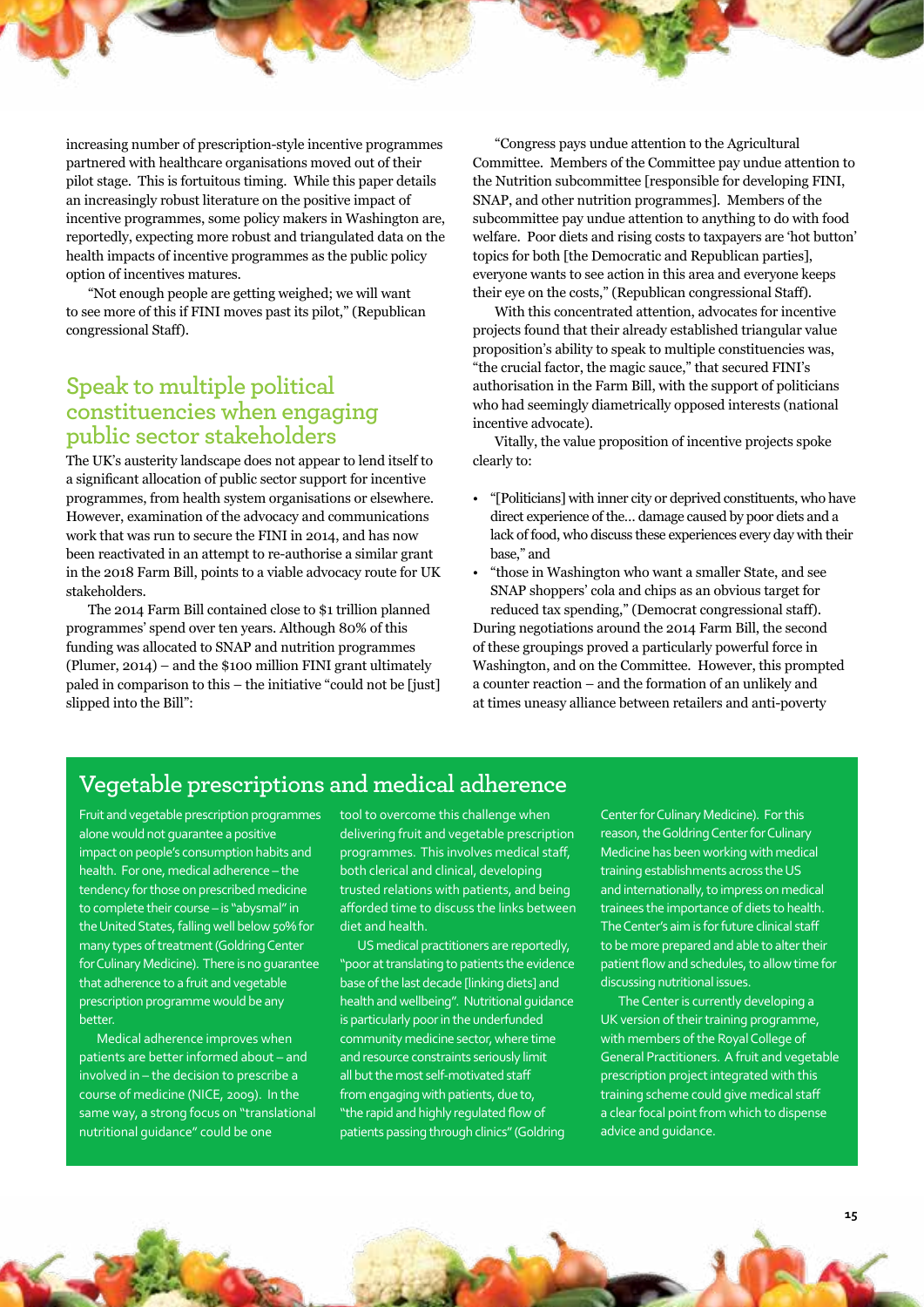<span id="page-17-0"></span>campaigners – to protect current levels of SNAP funding. The mobilisation of small business owners, who argued that placing restrictions on SNAP spending would place undue demands on retailers, "best persuaded [Republican members of the Agricultural Committee] that, from a purely practical point of view, restrictions on SNAP weren't a viable route to take," (Republican congressional staff).

*"[Incentive advocates] were [at this time] waiting in the wings, and redirected [Republican Committee] members' attentions to incentives. Just as they decided they couldn't use a stick, they were given the carrot [of incentive programmes]. Given a business-friendly way for SNAP shoppers to 'spend better'" (Republican congressional staff).*

In a time of increasing polarisation in Washington and across the US, this partnership between unlikely allies helps maintain the Agriculture Committee as, "one of the last bastions of bipartisanship. [Each side] might not speak the same language, but mutual friends have clearly explained to both [political parties] that [their] mutual interests can be supported by single projects like FINI," (Democratic congressional staff).

Incentive programmes could be sold as a mutually agreeable middle ground in the UK's political discourse around health and wellbeing, which has become increasingly polarised. While the UK lacks an institutionalisation of "food stampsstyle" policies, the major parties' support for the levy on sugarsweetened beverages demonstrates the potential acceptability of fiscal health interventions.

Caution should be exercised to ensure the promotion of incentive programmes does not dilute both external and internal pressure for more far-reaching food system reforms. However, incentive programmes should certainly be acceptable, in principle, to all the major parties, each of which called for continued attention on childhood obesity and health inequalities in their most recent election manifestos.

The third major constituency addressed by advocates when promoting incentive programmes as a policy solution were those representing the interests of producers and rural economies. In securing, and now re-authorising, the FINI, this was reportedly, "the essential group to bring on board," (national incentive advocate).

The Farm Bill covers both agricultural support – traditionally channelled overwhelmingly to large commodity croppers, with, "speciality crops" of horticulture only getting a dedicated section in 2008 – and food-based welfare programmes. Prior to 2008, welfare-style food assistance programmes made up less than 50% of total Farm Bill spend, but being a relatively ring-fenced entitlement programme, this ratio has risen with increasing need and now exceeds 75% of the total Farm Bill budget. This has accentuated, "a protective sense of ownership from the still powerful farming community and rural Republican politicians, who feel the Farm Bill is now not doing enough to promote [farmers'] interests," (Southern US project director).

With the national federal budget facing cuts of 20% in

2017/2018, there is a need to speak directly to these concerns and ensure any continuation of FINI is sold as a de facto rural subsidy scheme. For this reason, advocacy work at the national level has placed a primary emphasis on the rural producer and local economy corners of incentive programmes' triangular value proposition.

Taken alone, "incentivisation is one of many reasonably effective health interventions with a reasonably robust evidence base. Combining health concerns with an emphasis on increasing local and domestic production capacity better supports incentives as a policy option," (national incentive advocate). "With so many obvious winners, politicians see it as something government should be doing, from a philosophical and practical point of view," (national incentive advocate).

There is nothing new in this advocacy approach: much is already made of the "multiplier effect" of the main SNAP programme, and its value in subsidising American producers and rural economies. However, with the main agricultural lobbyist voices in the US typically dominated by large commodity and cereal croppers, who enjoy the lion's share of state support through crop insurance projects, "more creative justifications, with stronger links to health, had to be deployed," (Republican congressional staff), to allow for the passage of the initiative through Congress.

A similar dynamic could soon be at play in the UK, where the horticultural sector has historically derived a relatively low amount of public sector farm subsidies. Through the EU's Common Agricultural Policy, an average horticultural farm receives eight times less subsidy than an average, more land-extensive cereal producer (DEFRA, 2017a). With all UK farmers facing an uncertain future as we move out of the CAP, and with a need to justify continued public support for the farming sectors following Brexit, there is perhaps a greater opportunity to "sell" incentive programmes to the horticultural community, as a tool that can deliver demonstrable benefits for the sector – which will, in turn, be promoted for its role in delivering wider public goods.

This value proposition has proved "remarkably useful at building a soft and powerful coalition of interests between hunger advocates, farmer markets, farmer representative groups, and public health advocates," (National incentive advocate). Even though formal contact between the groups is limited, this shared interest has played a critical role in securing and developing incentive programmes in the US.

#### **The practicalities of securing FINI**

The passing of FINI was made possible by the early championing of incentives by [Senator Stabenow,](https://www.stabenow.senate.gov/) who worked closely with the Fair Food Network, which operates out of her Michigan constituency. Stabenow "was determined to roll up and get things done, talk to both parties to get a proposal on the table". She provided a vital early boost to incentive advocates seeking federal support for incentive programmes.

Just as Stabenow has, "a holistic interest in horticulture"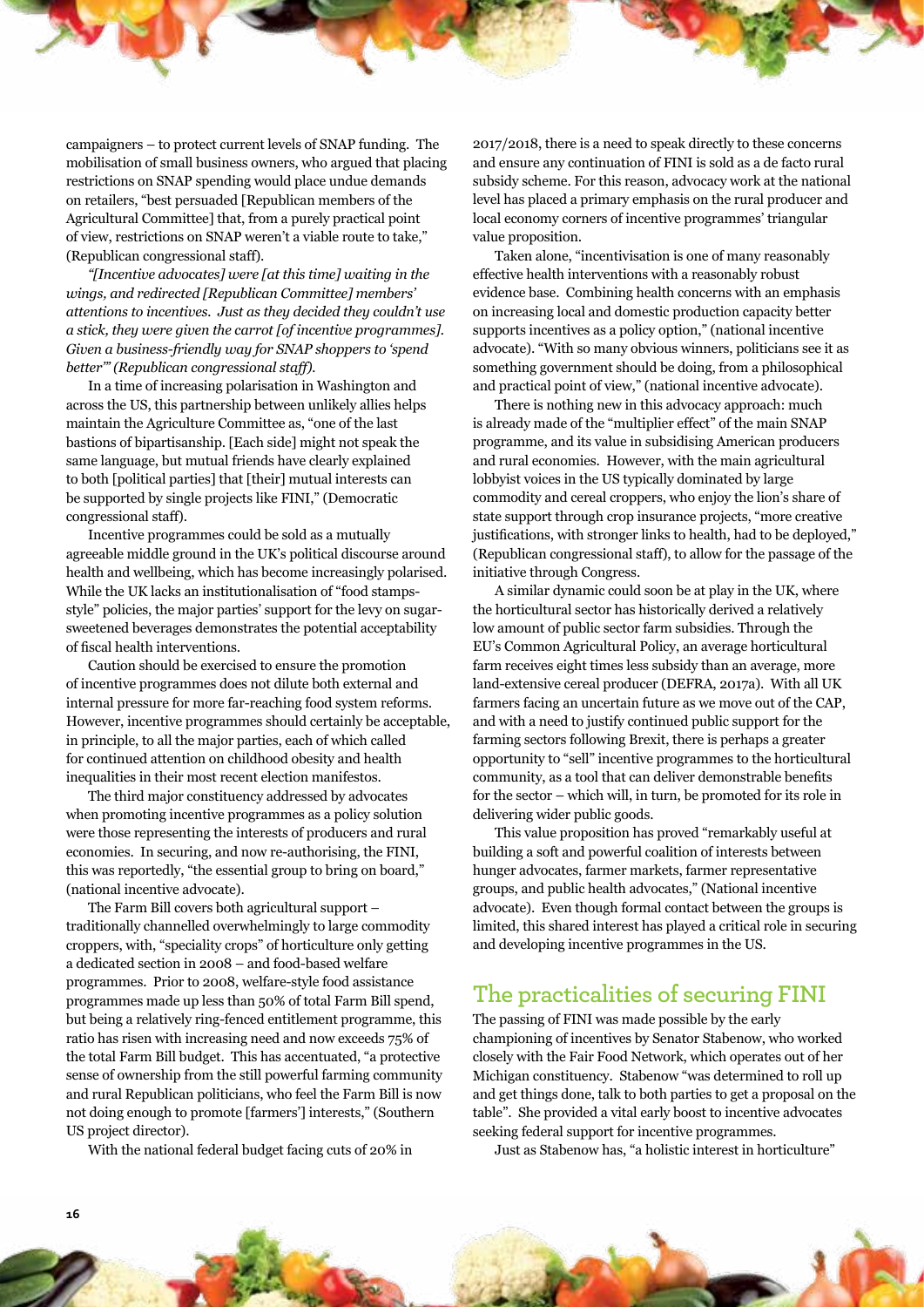<span id="page-18-0"></span>(National incentive advocate), the acquisition of a similar champion could be secured through discussions with relevant All Party Parliamentary Groups in the United Kingdom.

In addition to Senator Stabenow, other incentive advocates were, "instrumental in developing FINI" (Republican congressional staff). These included the director of Wholesome Wave – previously a Senior Director of the US Department of Agriculture and a key initiator of the WIC and Senior FMNPs – together with a consultant with a background in advocating for rural concerns, who was highly adept at, "translating the value of retail programmes to agricultural interests". By building deep, long-lasting, mutually supportive relationships with staff of both parties and both Houses of Congress, incentive advocates with direct experience of programme delivery assisted in drafting key preparatory documents and proposing legislative text for the Agriculture Committee.

In preparation for the 2018 Farm Bill, these same advocates helped shape a rolling series of hearings, and both formal and informal briefing sessions held in Washington and around the country, to impress on more sceptical members the full value of incentive projects (see, for example, (Hesterman, 2016)). They also helped to cultivate "good news stories" and photo opportunities for politicians; and connected Committee members to doctors, farmers and programme participants who had lived experiences of food insecurity. This strategy was, reportedly, "a far more effective way to get Washington to listen, than bringing in another academic, another lobbyist, to speak about the initiative" (national incentive advocate).

### **Link incentive programmes to cross-governmental and intergovernmental work programmes**

As described throughout this report, incentive projects can be used to promote healthier eating, narrow health inequalities, and provide de facto agricultural support to farmers. Advocates for incentive programmes both inside and outside of Westminster and Whitehall should not shy away from explicitly promoting incentives as a policy solution to these challenges. Indeed, UK stakeholders should purposefully link incentive projects to other departmental and crossgovernmental objectives. The ability for incentives to generate retail opportunities in historically disenfranchised communities could, for instance, speak directly t[o BEIS' Industrial Strategy](https://www.gov.uk/government/consultations/building-our-industrial-strategy)  [work programme.](https://www.gov.uk/government/consultations/building-our-industrial-strategy) 

Speaking to multiple departments simultaneously could help solidify the original triangular value proposition built into incentive programmes, and prevent programme "mission creep". While the USDA performs functions akin to both DEFRA and the Department of Health in the UK, having federal support for incentives funnelled through one Department has meant the initiative has been strongly connected to wider agricultural interests. Several Washington staffers suggested parts of the US' wider farming community have looked

enviously at the FINI settlement for horticulture and might consider pushing for a "FINI for dairy" settlement in the latest Farm Bill. This could dilute the public health ambitions of incentive programmes.

Incentive programmes in the UK should also look to access and exploit opportunities at the local level, particularly the new [Combined Authorities](https://www.local.gov.uk/topics/devolution/combined-authorities) and metro mayors that are anxious to innovate with new models of health care, public health and social care. The role of city mayors in developing incentive projects has been well documented in the States (Kramer and Zakaras, 2011).

#### **Locate incentive pilots in rural areas**

With the UK's incentive community still nascent, there is good reason to run further small- to medium-size incentive programmes via a mixture of public, private and third sector funding sources. These will provide proof-of-concept demonstrations to policy makers, regarding the value of incentives as scalable policy solutions to a range of societal challenges.

Experiences in the States suggest there is good reason to site some such pilot programme within rural areas. First, this would help secure the attention of key decision makers in Westminster/Whitehall. US programmes "have been shameless in starting incentive schemes in the backyards of members [of the Agriculture Committee, and state representatives that could help set up programmes in their home state]. We want to make sure they learn about incentive programmes when talking to folk at their town hall [meetings], during their elections" (Southern US project director). With Agriculture Committee seats on both sides of the Atlantic highly sought after by politicians with rural constituencies, there is obvious value in siting an incentive programme in an appropriate rural area.

Furthermore, with low-income rural residents a hidden and vulnerable demographic group with distinct socioeconomic vulnerabilities and dietary risks on both sides of the Atlantic (see, for example, DEFRA, 2017b)(Dean & Sharkey, 2011), there is a clear, value-based rationale for siting incentive pilots in rural areas.

More strategically, rural-based programmes, "make clear to everyone the interlinks between shoppers and producers, and how [incentive programmes] benefit both these groups" (New York State project director). When placed in a rural area, the three points of an incentive project's value proposition are brought closer together, with rural residents often finding themselves benefiting directly in multiple ways from programme participation. For example, they may benefit simultaneously as consumers, producers, and/or local economic actors. This aids the development of readily understandable, narrative-based accounts of an incentive programme's value.

**17**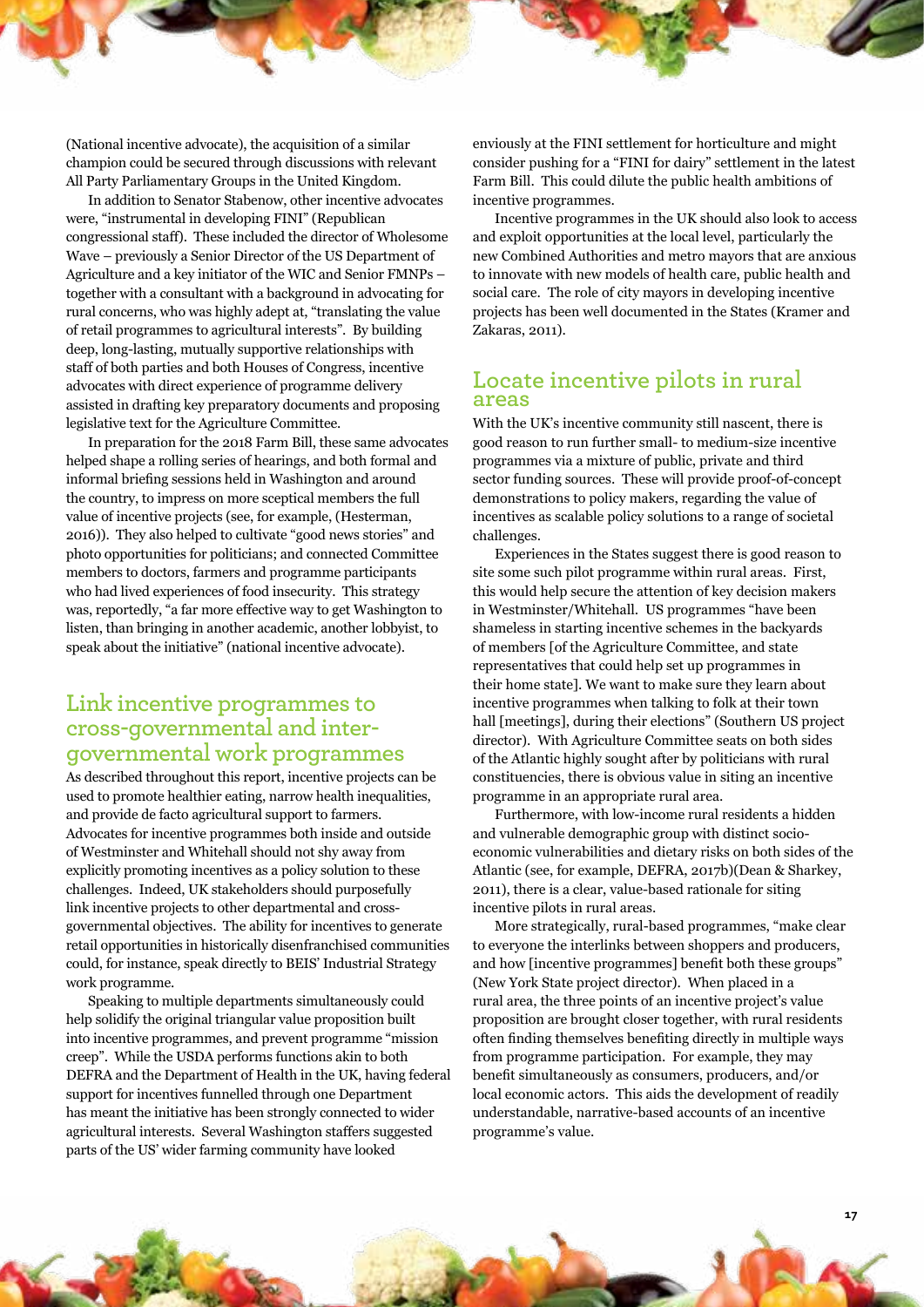#### <span id="page-19-0"></span>**Build localism and other considerations into the subtext of incentive programmes**

As discussed, advocates for incentive programmes can make their case by highlighting the programmes' potential for expanding opportunities for local, and small- to mediumsize producers. However, stakeholders' experiences suggest caution should be exercised in building such considerations into the "front end" of an incentive programme.

US farmers' markets are dominated by tradespeople who sell produce direct from farms in the local area to the consumer. As incentive projects moved to stores, there was an understandable desire to maintain this local dimension. As a result, many grocery projects initially required that, in order to be eligible for a discount, either a customer's food purchases or their discounted produce – or both – be derived from the local area (often defined as "within-state").

However, a consensus is now emerging – at least among larger projects – that this introduces confusion on the part of the consumer, plus onerous organisational requirements on the part of NGO leads and retail partners. To maintain a link between incentives and locally-produced food, many NGOs are now including minimum stocking requirements and/or reporting requirements into their memorandums of understanding with retail partners. Through promotional activity, customers are kept aware of incentive programmes' local links, but are spared an extra barrier to purchasing instore.

Programmes have also built requirements for food prices into retailers' contracts and memorandums of understanding (so that prices of pre-discounted produce are not artificially raised during the course of an incentive programme) – along with specifications for growing techniques and produce variety.

This method could be used in the UK to prescribe retail partner compliance with other standards, without placing a direct burden on consumers. These might include labour protection, product availability, adherence to fair trading initiatives and a ban on the promotion of less healthy produce. This could be a valuable tool to negate potential concerns that publicly-supported incentive programmes may unfairly subsidise retail partners.

**A similar dynamic could soon be at play in the UK, where the horticultural sector has historically derived a relatively low amount of public sector farm subsidies. Through the EU's Common Agricultural Policy, an average horticultural farm receives eight times less subsidy than an average, more land-extensive cereal producer (DEFRA, 2017a). With all UK farmers facing an uncertain future as we move out of the CAP, and with a need to justify continued public support for the farming sectors following Brexit, there is perhaps a greater opportunity to "sell" incentive programmes to the horticultural community, as a tool that can deliver demonstrable benefits for the sector – which will, in turn, be promoted for its role in delivering wider public goods.**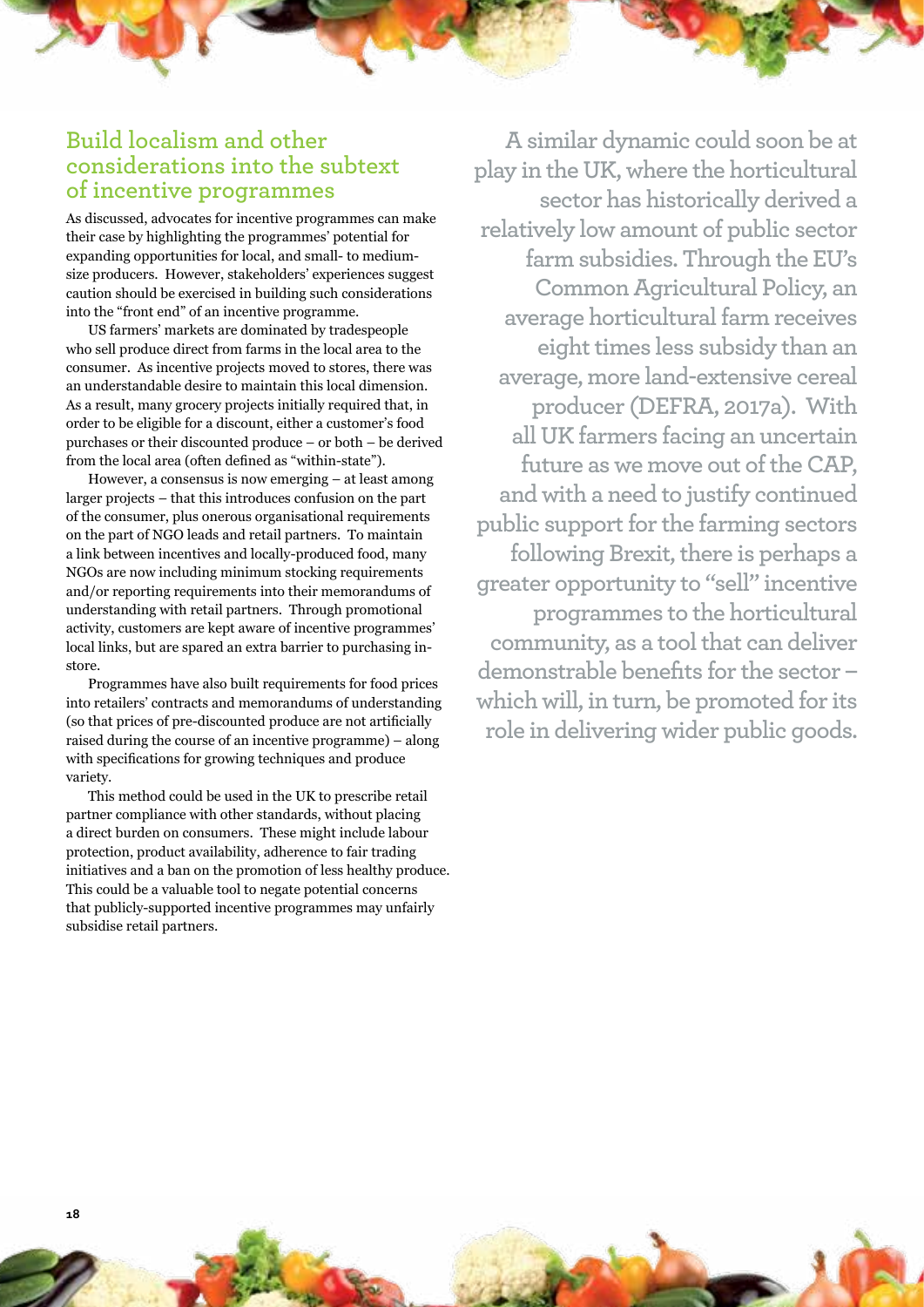# <span id="page-20-0"></span>**Bibliography and Useful Resources**

- Afshin, A. et al. (2017) 'The prospective impact of food pricing on improving dietary consumption: A systematic review and meta-analysis', *PLOS ONE*. Edited by J. Adams. Public Library of Science, 12(3), p. e0172277. doi: 10.1371/journal. pone.0172277.
- Andrews, M., Bhatta, R. and Ploeg, M. Ver (2013) 'An Alternative to Developing Stores in Food Deserts: Can Changes in SNAP Benefits Make a Difference?', *Applied Economic Perspectives and Policy,* 35(1), pp. 150–170. Available at: http://dx.doi.org/10.1093/aepp/pps042.
- Baronberg, S. et al. (2013) 'The Impact of New York City's Health Bucks Program on Electronic Benefit Transfer Spending at Farmers Markets, 2006–2009', *Preventing Chronic Disease,* 10, p. 130113. doi: 10.5888/pcd10.130113.
- Bateson, W. (2015) *Using Incentives to Encourage Fruit and Vegetable Consumption in SNAP Participants.*
- Carolyn Dimitri; Lydia Oberholtzer; Michelle Zive; Cristina Sandolo (2015) 'Enhancing food security of low-income consumers: An investigation of financial incentives for use at farmers markets', *Food Policy.* Pergamon, 52, pp. 64–70. doi: 10.1016/J.FOODPOL.2014.06.002.
- Choi, S. E., Seligman, H. and Basu, S. (2017) 'Cost Effectiveness of Subsidizing Fruit and Vegetable Purchases Through the Supplemental Nutrition Assistance Program', *American Journal of Preventive Medicine,* 52(5), pp. e147–e155. doi: 10.1016/j.amepre.2016.12.013.
- Cohen, A. et al. (2014) *Utilization of a SNAP Incentive Program for the Purchase of Fruits and Vegetables at Detroit Farmers' Markets.*
- DC Greens (2016) *FVRx in Washington DC*. Available at: http://dcgreens.org/wp-content/uploads/2016/04/FVRx-One-Pager\_April-2016.pdf.
- DEFRA (2017a) *Farm business income.*

DEFRA (2017b) 'Rural Poverty Statistics'.

- Dong, D. and Leibtag, E. S. (2010) 'Promoting Fruit and Vegetable Consumption: Are Coupons More Effective Than Pure Price Discounts?', *Economic Research Report.* United States Department of Agriculture, Economic Research Service.
- Farmers Market Coalition (2017) 'Year One of the USDA FINI Program: Incentivizing the Purchase of Fruits and Vegetables Among SNAP Customers at the Farmers Market FINI-supported programs at farmers markets resulted in 16-32 million additional servings of fruits and vegetables for SNAP ho'.
- Field and Fork Network (2015) *Double Up Food Bucks: Western NY Report 2014-2015.* Available at: http:// harvestny.cce.cornell.edu/uploads/doc\_15.pdf.
- Freedman, D. A. et al. (2013) 'A farmers' market at a federally qualified health center improves fruit and vegetable intake among low-income diabetics', *Preventive Medicine,* 56(5), pp. 288–292. doi: 10.1016/j.ypmed.2013.01.018.
- Freedman, D. A. et al. (2014) 'Comparing Farmers' Market Revenue Trends Before and After the Implementation of a Monetary Incentive for Recipients of Food Assistance', *Preventing Chronic Disease,* 11, p. 130347. doi: 10.5888/ pcd11.130347.

Healthy Start Alliance (2016) 'About Healthy Start'.

- Hesterman, O. B. (2016) 'Testimony Before the House Agricultre Committee Subcommittee on Nutrition: Hearing to review incentive programs aimed at increasing lowincome families' purchasing power for fruits and vegetables'. Available at: https://fairfoodnetwork.org/wp-content/ uploads/2016/09/FFN\_Agriculture\_House\_Hesterman\_ Written-Testimony\_FINAL\_02032016.pdf.
- Kate Fitzgerald (2015) 'Double Up Experience in Rural Michigan'.

Kate Fitzgerald (2015) 'Double Up Food Bucks and Hunger'.

Kate Fitzgerald (2015) 'Food Insecurity Nutrition Incentive Grant Program (FINI) 2015 Program Results'.

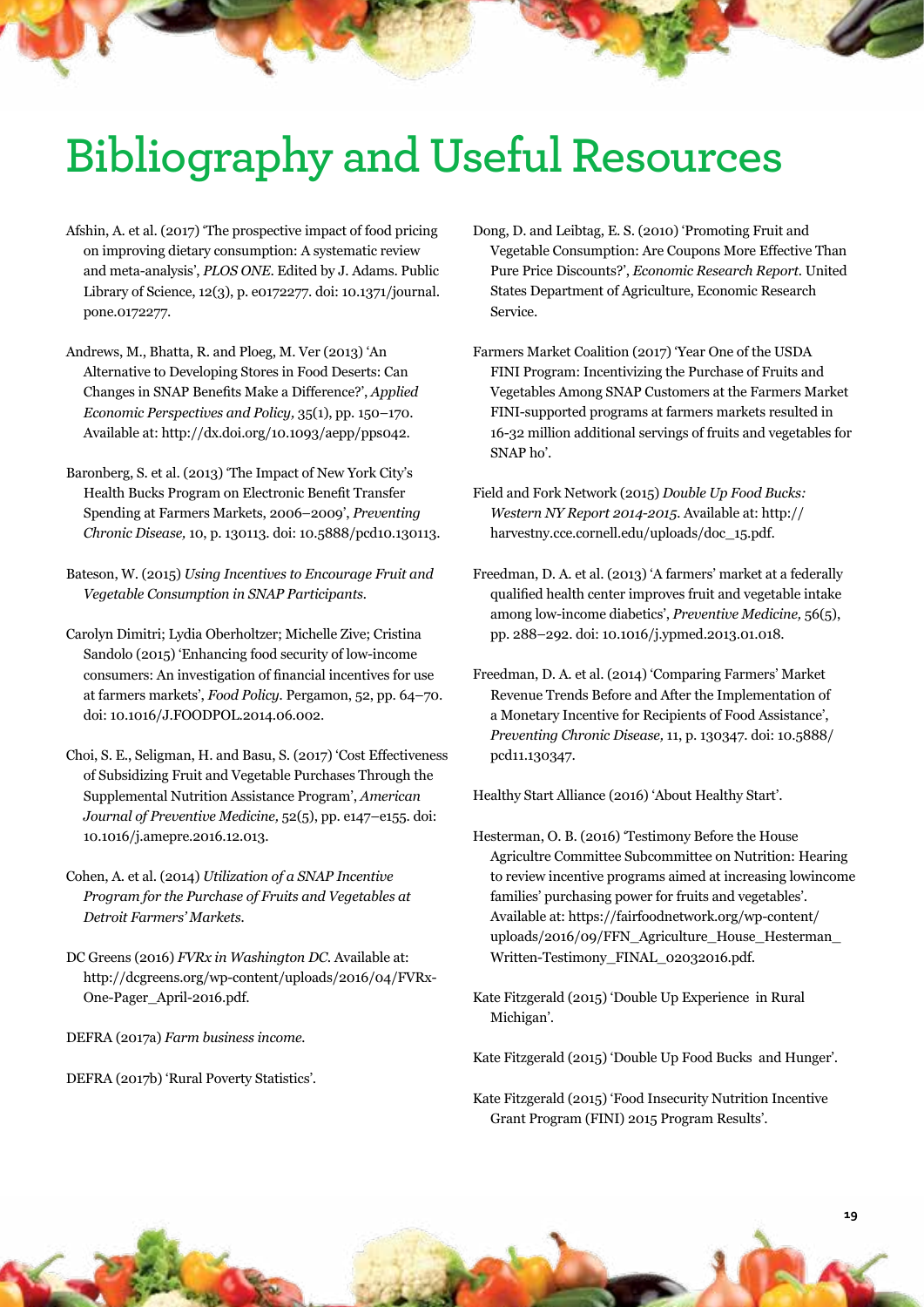- Kramer, M. and Zakaras, M. (2011) *Improving Nutrition for SNAP Recipients: A Roadmap for the Double Value Coupon Program.* Available at: https://www.innovations.harvard. edu/sites/default/files/1714473.pdf.
- LIN, B.-H. et al. (2010) 'ECONOMIC INCENTIVES FOR DIETARY IMPROVEMENT AMONG FOOD STAMP RECIPIENTS', *Contemporary Economic Policy.* Blackwell Publishing Ltd, 28(4), pp. 524–536. doi: 10.1111/j.1465- 7287.2009.00193.x.
- Lin, B.-H. and Ver Ploeg, M. (2015) 'Prices Play Greater Role Than Access in Food-Purchase Decisions for SNAP Households', *Amber Waves.* Available at: https://www.ers. usda.gov/amber-waves/2015/januaryfebruary/prices-playgreater-role-than-access-in-food-purchase-decisions-forsnap-households/.
- Lindsay, S. et al. (2013) 'Monetary Matched Incentives to Encourage the Purchase of Fresh Fruits and Vegetables at Farmers Markets in Underserved Communities', *Preventing Chronic Disease,* 10, p. 130124. doi: 10.5888/pcd10.130124.
- Lucan, S. C. et al. (2015) 'Urban farmers' markets: Accessibility, offerings, and produce variety, quality, and price compared to nearby stores', *Appetite,* 90, pp. 23–30. doi: 10.1016/j. appet.2015.02.034.
- Miller, V. et al. (2017) 'Fruit, vegetable, and legume intake, and cardiovascular disease and deaths in 18 countries (PURE): a prospective cohort study.', *Lancet (London, England).*  Elsevier, 390(10107), pp. 2037–2049. doi: 10.1016/S0140- 6736(17)32253-5.
- Morrison, R. M. and Mancino, L. (2015) 'Most U.S. Households Do Their Main Grocery Shopping at Supermarkets and Supercenters Regardless of Income', *Amber Waves.*
- New York City Department of Health and Mental Hygiene (2010) *Farmers' Markets Initiatives: Promoting Fresh Fruits and Vegetables in Underserved Communities.* Available at: https://www1.nyc.gov/assets/doh/downloads/ pdf/cdp/cdp-farmers-market-report.pdf.
- NICE (2009) 'Medicines adherence: involving patients in decisions about prescribed medicines and supporting adherence | Guidance and guidelines | NICE'. NICE.
- Olsho, L. E. et al. (2015) 'Impacts of a farmers' market incentive programme on fruit and vegetable access, purchase and consumption', *Public Health Nutrition,* 18(15), pp. 2712– 2721. doi: 10.1017/S1368980015001056.
- Plumer, B. (2014) 'The \$956 billion farm bill, in one graph', *The Washington Post,* 28 January. Available at: https://www. washingtonpost.com/news/wonk/wp/2014/01/28/the-950 billion-farm-bill-in-one-chart/?utm\_term=.16b13575c7fa.
- Powell, L. M. et al. (2013) 'Assessing the potential effectiveness of food and beverage taxes and subsidies for improving public health: a systematic review of prices, demand and body weight outcomes', *Obesity Reviews,* 14(2), pp. 110–128. doi: 10.1111/obr.12002.
- Savoie-Roskos, M. et al. (2016) 'Reducing Food Insecurity and Improving Fruit and Vegetable Intake Among Farmers' Market Incentive Program Participants', *Journal of Nutrition Education and Behavior,* 48(1), p. 70–76.e1. doi: 10.1016/j.jneb.2015.10.003.
- Sonik, R. A. (2016) 'Massachusetts Inpatient Medicaid Cost Response to Increased Supplemental Nutrition Assistance Program Benefits', *American Journal of Public Health,*  106(3), pp. 443–448. doi: 10.2105/AJPH.2015.302990.
- USDA (2017) *USDA ERS WIC Participation Continues To Decline.*
- Wholesome Wave (2016) 'ood Insecurity Nutrition Incentive Grant Program (015 Grocery, Corner Store, Food Hub and Delivery Route reults'.
- Wilde, P. et al. (2016) 'Explaining the Impact of USDA's Healthy Incentives Pilot on Different Spending Outcomes', *Applied Economic Perspectives and Policy.* Oxford University Press, 38(4), pp. 655–672. doi: 10.1093/aepp/ ppv028.
- Young, C. R. *et al.* (2013) 'Improving fruit and vegetable consumption among low-income customers at farmers markets: Philly Food Bucks, Philadelphia, Pennsylvania, 2011.', *Preventing chronic disease.* Centers for Disease Control and Prevention, 10, p. E166. doi: 10.5888/ pcd10.120356.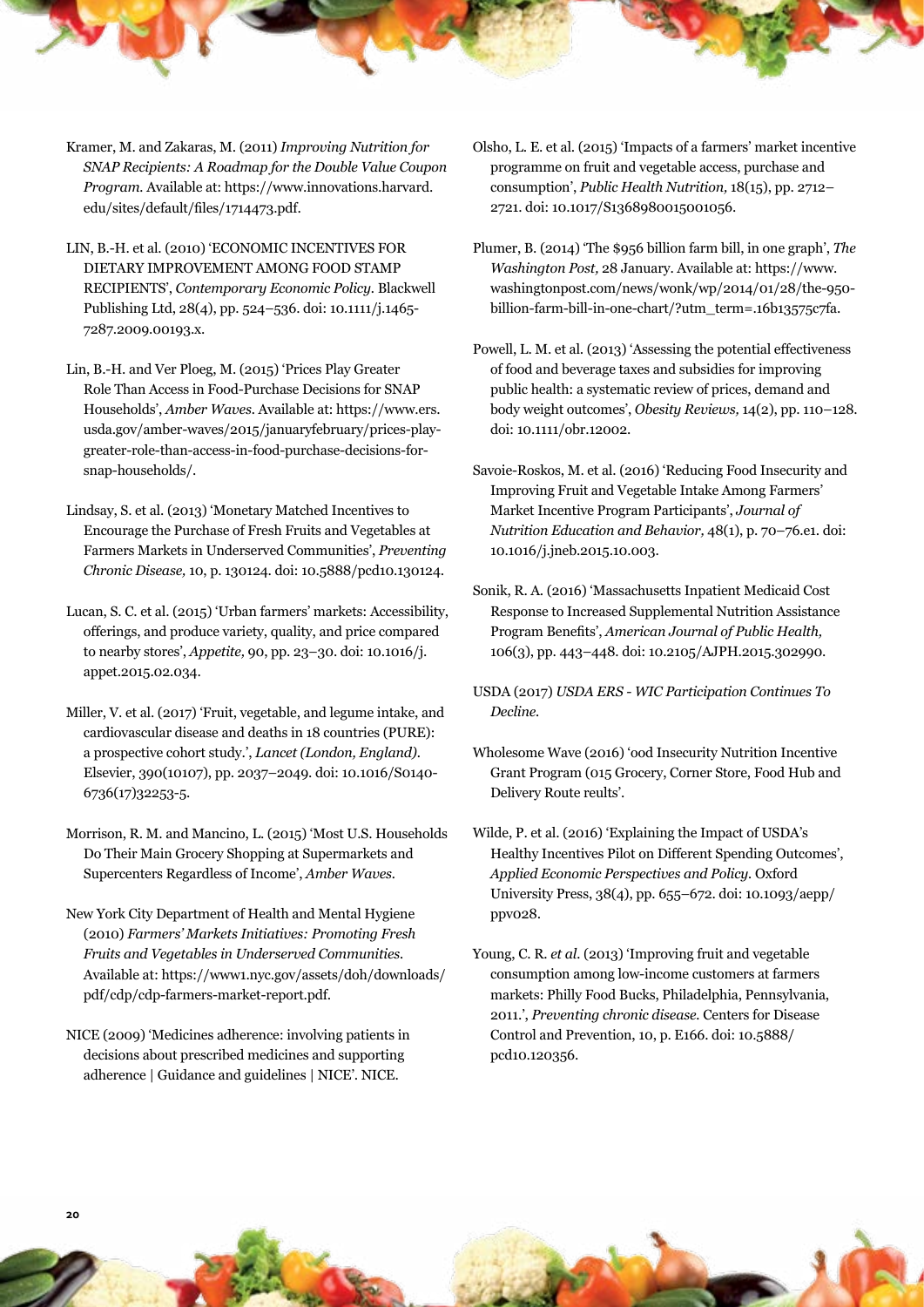

**More information on the Food Foundation's Peas Please initiative can be found in Veg Facts and the project webpage.** 

© Food Foundation. All rights reserved. Reproduction in part or in whole is prohibited without prior agreement with the Food Foundation. Registered No. 9162855.